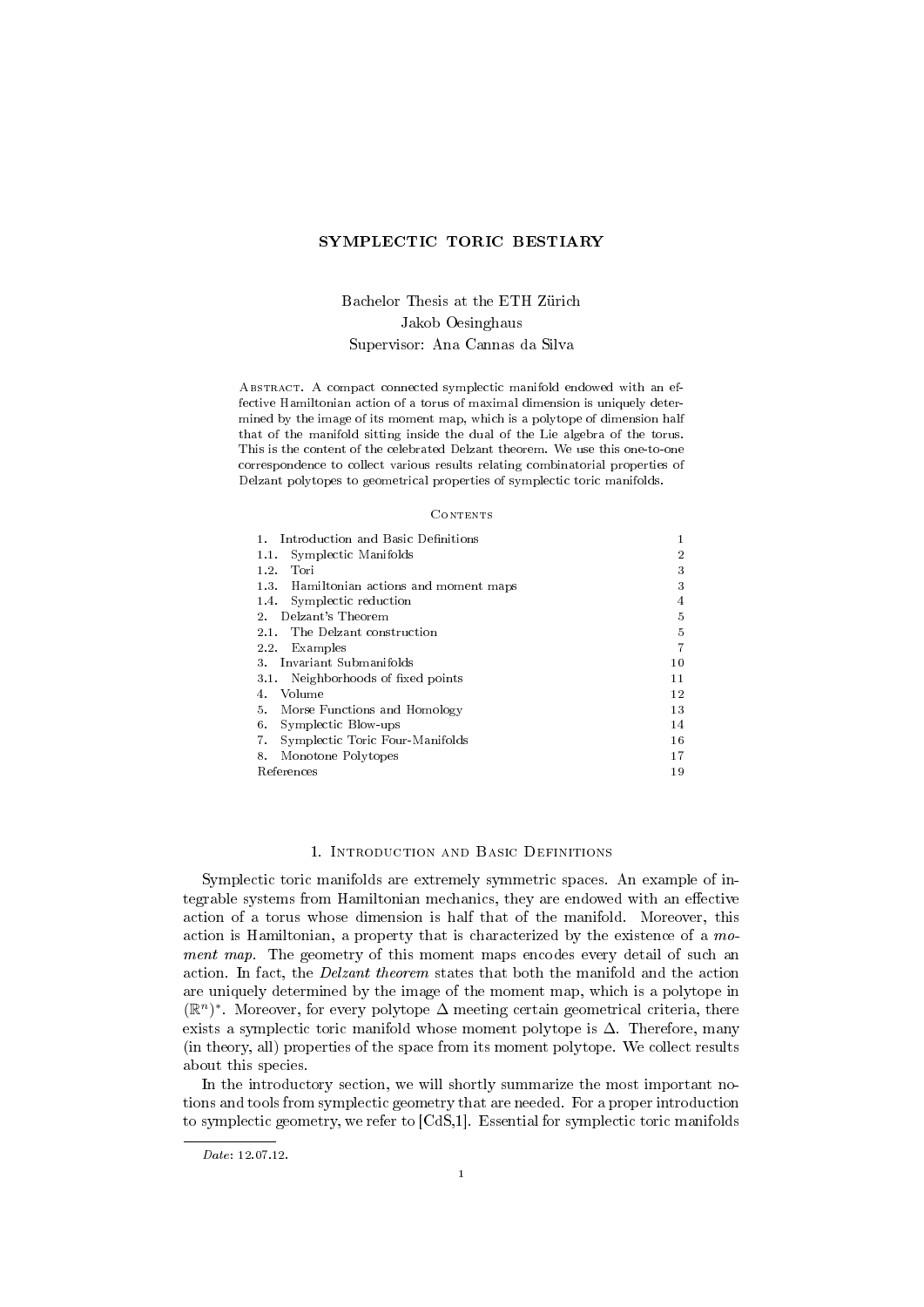are the theorems by Atiyah, Guilemin and Sternberg on convexity properties of the moment map of a Hamiltonian toric action and the theory of symplectic reduction.

Section 2 contains the heart of symplectic toric manifold theory: The Delzant theorem. We show how to construct the manifold from the polytope and give examples of classification.

In section 3, we look at a one-to-one correspondence of "symplectic toric submanifolds" to the faces of the polytope. We will also see that a neighborhood of a fixed point has the structure of an open subset in a vector space, on which the torus acts linearly.

Sections 4 and 5 relate properties of the polytope to that of the manifold, namely volume (using the famous Duistermaat-Heckman theorem) and homology (using Morse theory). Section 6 features the interplay between a geometrical operation, the blow-up, and its effect on the polytope, which consists of simply cutting off a part at a corner.

Section 7, building on examples made earlier, contains a classification of the simplest nontrivial class of symplectic toric manifolds, namely those of dimension four.

In section 8, we look at at monotone symplectic toric manifolds, a condition that is mirrored in a direct geometric condition on the polytope.

1.1. Symplectic Manifolds. All maps between smooth manifolds will be assumed smooth unless stated otherwise.

A symplectic form  $\Omega$  on a real vector space V is a map  $\Omega: V \times V \to \mathbb{R}$ that is both alternating and nondegenerate, i.e.  $\Omega(x, y) = -\Omega(y, x)$  and the map  $\Phi: V \to V^*, x \longmapsto \Omega(\cdot, x)$  has trivial kernel. By basic linear algebra, if V admits a symplectic form, then  $dim V$  is even. In fact, more holds: there is a basis  $(v_1,\ldots,v_n,w_1,\ldots w_n)$  of V such that  $\Omega(v_i,w_j)=\delta_{ij},\ \Omega(v_i,v_j)=0=\Omega(w_i,w_j)$ for all  $i, j$ .

Globalizing this piece of linear algebra yields the following:

**Definition.** A symplectic manifold  $(M,\omega)$  is a smooth manifold M together with a (smooth) closed symplectic form  $\omega \in \Omega^2(M)$ ; this means that  $\omega$  is a 2-form,  $d\omega = 0$  (closedness), and it is nondegenerate at each point.

The canonical example is  $(\mathbb{R}^{2n}, \omega_0)$ , where

$$
\omega_0 = dx_1 \wedge dy_1 + \ldots + dx_n \wedge dy_n \tag{1.1}
$$

in coordinates  $(x_1, \ldots, x_n, y_1, \ldots, y_n)$ . From the complex point of view,  $\mathbb{R}^{2n} = \mathbb{C}^n$ , and  $\omega_0 = \frac{i}{2} (dz_1 \wedge d\overline{z}_1 + \ldots + dz_n \wedge d\overline{z}_n).$ 

In what, follows, let  $(M, w)$  be a symplectic manifold,  $2n = dim M$ . The existence of a symplectic form implies many topological properties of M.

**Proposition 1.1.** The 2n-form on M given by  $\frac{\omega^n}{n!}$  $\frac{\omega^n}{n!}$  is nowhere zero, thus it is a volume form; the induced measure on M is called the Liouville measure. Thus, any symplectic manifold is naturally oriented. If  $M$  is compact, then by Stokes Theorem,  $\frac{\omega^n}{n!}$  $\frac{\omega^n}{n!}$  is not exact, so  $\omega$  itself is not exact, therefore  $H^2(M)$  is nontrivial.

The Darboux theorem takes care of classifying the local structure of symplectic manifolds:

**Theorem 1.2.** (Darboux, see [Aud, II.1.9]) Let  $p \in M$ . Then there is a coordinate chart  $\phi: U \to U_0 \subseteq \mathbb{R}^{2n}$  centered at p such that  $\omega|_U = \phi^* i^* \omega_0$ , where  $\omega_0$  is given as in 1.1 and  $i:U_0\to\mathbb{R}^{2n}$  is a neighborhood of 0 in  $\mathbb{R}^{2n}$ .

This means that the only local invariant of a symplectic manifold is its dimension, since all symplectic manifolds locally look the same; all interesting invariants are therefore global in nature!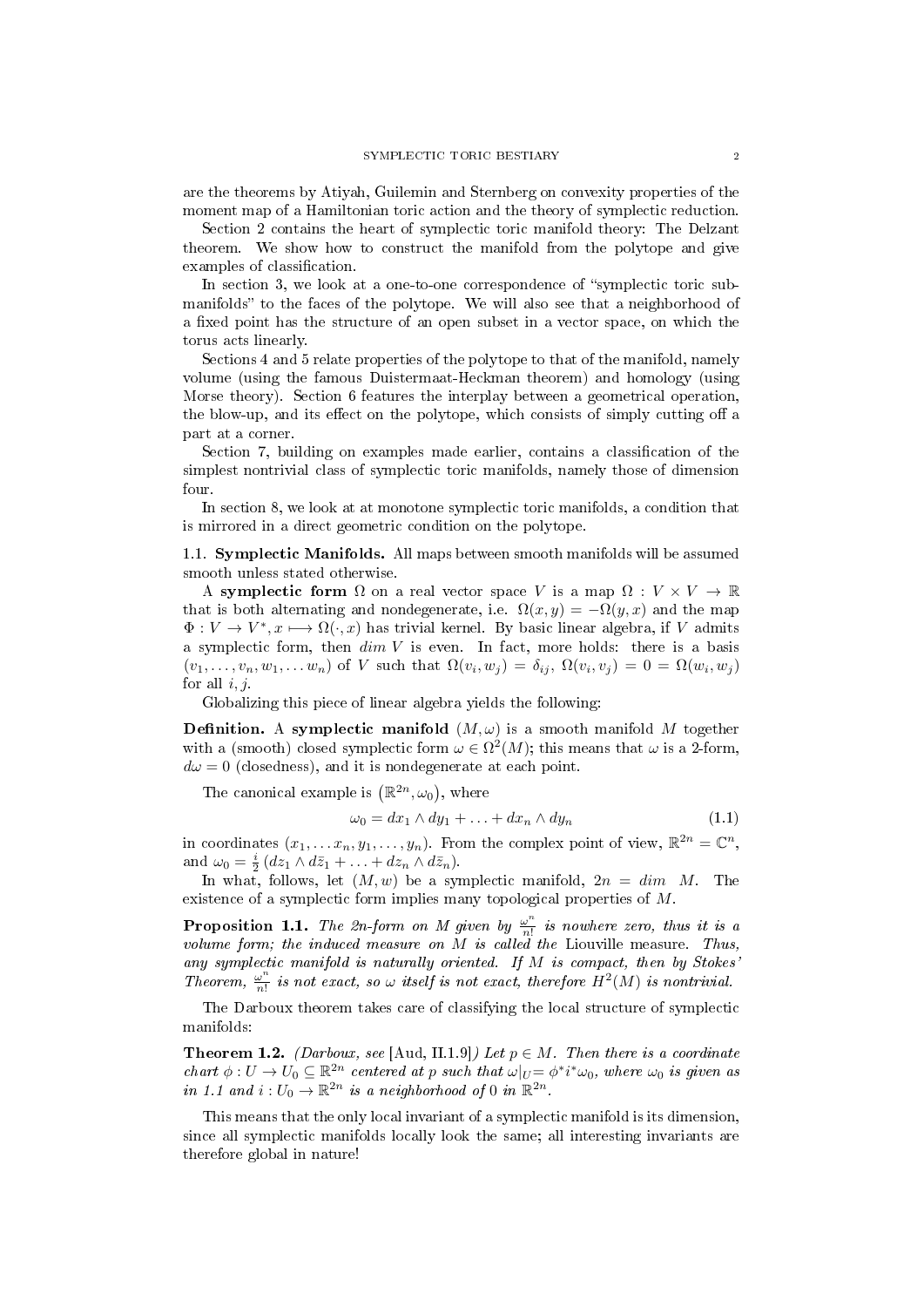**Definition.** Let  $(M, \omega)$  and  $(M', \omega')$  be symplectic manifolds. A diffeomorphism  $\Phi: M \to M'$  is said to be a **symplectomorphism** if  $\Phi^* \omega' = \omega$ . The group of symplectomorphisms of M to itself is denoted by  $Sympl(M, \omega)$ .

Another way of stating the Darboux theorem is to assert that any two symplectic manifolds of the same dimension are locally symplectomorphic.

1.2. Tori. We denote by  $\mathbb{T}^n = \mathbb{R}^n/\mathbb{Z}^n$  the n-dimensional torus, the quotient of the Lie group  $\mathbb{R}^n$  by its closed discrete subgroup  $\mathbb{Z}^n$ . It is again a Lie group of dimension n. We will also regard  $\mathbb{T}^n = S^1 \times \cdots \times S^1$  (n times); the translation between the two variants is given by  $(x_1, \ldots, x_n) + \mathbb{Z}^n \mapsto (e^{2\pi i x_1}, \ldots, e^{2\pi i x_n}).$ There will be many other (possibly confusing) identifications: We will identify the Lie algebra of the torus  $\mathfrak{t}^n \simeq \mathbb{R}^n$  such that the exponential map becomes  $\exp : \mathfrak{t}^n \to$  $\mathbb{T}^n, (\overline{x_1}, \ldots, x_n) \mapsto (e^{ix_1}, \ldots, e^{ix_n}).$  We will also identify  $(\mathfrak{t}^n)^* \simeq (\mathbb{R}^n)^* \simeq \mathbb{R}^n$  via the standard inner product. The torus is both compact and connected (and tori are the only compact, connected, abelian Lie groups).

An isomorphism of the torus  $\mathbb{T}^n$  is given by a linear map  $A: \mathbb{R}^n \mapsto \mathbb{R}^n$  that is an isomorphism of the lattice  $\mathbb{Z}^n$ , i.e.  $A \in GL(n,\mathbb{Z})$ . In this context, we define the group of integral affine transformations  $AGL(n, \mathbb{Z}) = \mathbb{R}^n \rtimes GL(n, \mathbb{Z})$ , whose elements are compositions of linear maps in  $GL(n, \mathbb{Z})$  and translations by arbitrary vectors in  $\mathbb{R}^n$ .

### 1.3. Hamiltonian actions and moment maps.

**Definition.** An action  $\psi : G \to \text{Diff}(M)$  of a Lie group G on M is called symplectic if it preserves  $\omega$ , which means that for each  $g \in G$ ,  $\psi(g) : M \to M$  is a symplectomorphism of M.

We do, however, require somewhat more:

**Definition.** ([CdS,2]) Let  $(M, \omega)$  be a symplectic manifold, G a Lie group with Lie algebra g. A symplectic action  $\psi$  of G on M is said to be **Hamiltonian** if there exists a map

$$
\mu: M \to \mathfrak{g}^*
$$

satisfying:

.

(1) For each  $\xi \in \mathfrak{g}$ , let  $\xi^{\#}$  be the vector field generated on M by the oneparameter subgroup  $\{\exp(t\xi)|t \in \mathbb{R}\}.$  Let  $\mu^{\xi}: M \to \mathbb{R}, \mu^{\xi}(p) = \langle \mu(p), \xi \rangle.$ Then

$$
d\mu^{\xi} = i_{\xi^{\#}}\omega \tag{1.2}
$$

(2) The map  $\mu$  is equivariant with respect to  $\psi$  and the coadjoint action  $Ad^*$ , i.e.  $Ad_g^* \circ \mu = \mu \circ \psi_g$ .

The map  $\mu$  is then called a **moment map** for  $\psi$  and the quadruple  $(M, \omega, G, \mu)$ is called a **Hamiltonian G-space**. If it exists,  $\mu$  is completely determined by the action up to an additive constant.

Remark. Some authors define 1.2 with the opposite sign.

**Proposition 1.3.** Let G be a Lie group and  $H \subseteq G$  a closed Lie subgroup of G, and let  $i : \mathfrak{h} \to \mathfrak{g}$  be the inclusion of lie algebras. Suppose that  $(M, \omega, G, \mu)$  is a Hamiltonian G-space. Then the restriction of the G-action to H is Hamiltonian with moment map

$$
i^* \circ \mu : M \to \mathfrak{h}^*
$$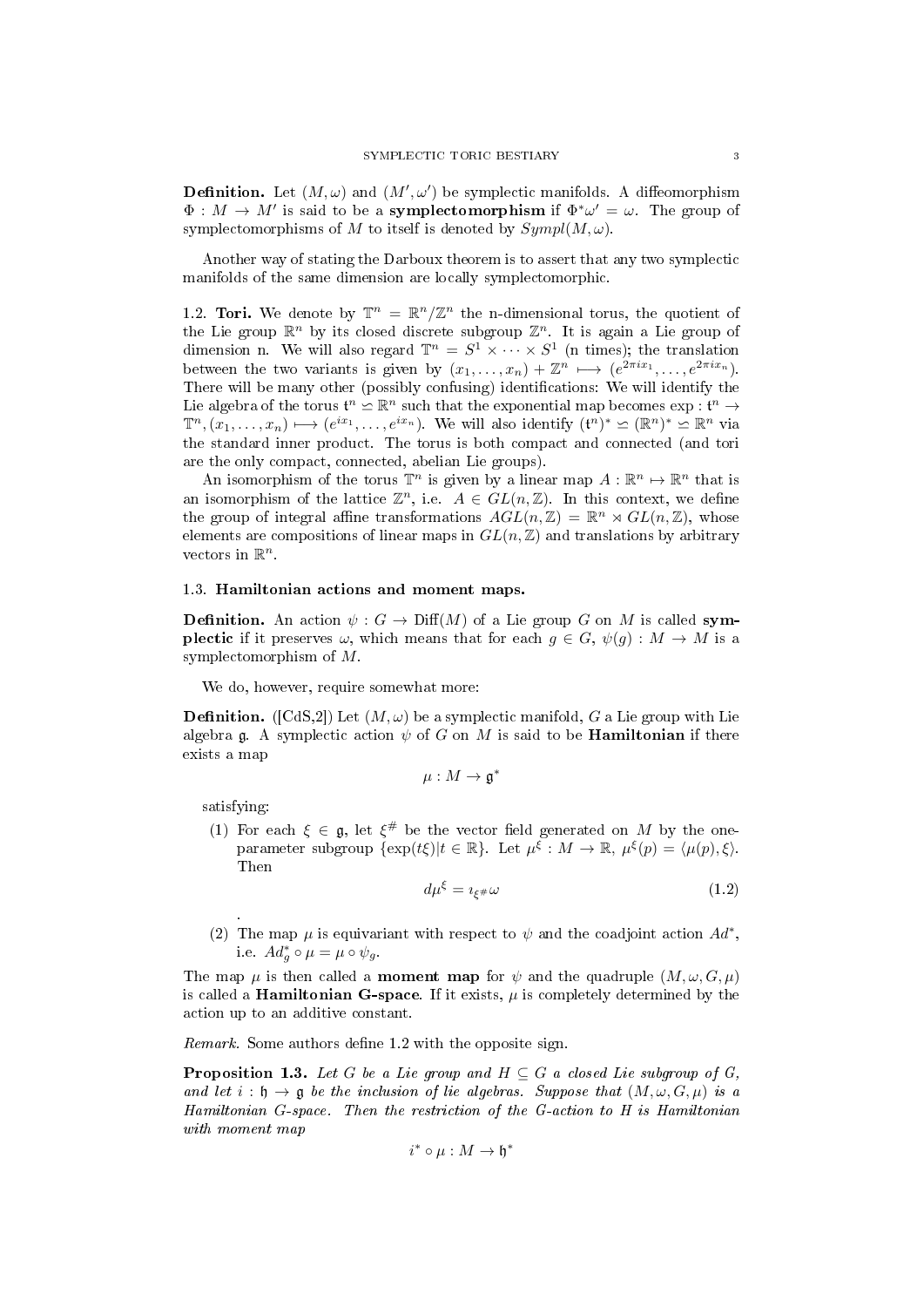*Proof.* 1. Let  $\xi \in \mathfrak{h}$ . Then 1.2 holds for  $\mu$  and the vector  $i(\xi) \in \mathfrak{g}$ . Precisely:

$$
d(\langle \mu(p), i(\xi) \rangle) = i_{(i(\xi))^{\#}} \omega
$$

Dualizing on the left side, and using the fact that  $(i(\xi))^{\#} = \xi^{\#}$ , we get

 $d(\langle i^* \circ \mu(p), \xi \rangle) = i_{\xi^*} \omega$ 

2. The coadjoint action of H is just the restriction of the coadjoint action of  $G$ .  $\Box$ 

We will only look at the case  $G = \mathbb{T}^n$ . In this case, as  $\mathbb{T}^n$  is abelian, the coadjoint action is trivial, and condition (2) becomes invariance. The image of the moment map of Hamiltonian  $\mathbb{T}^n$ -action has special properties:

**Theorem 1.4.** (Atiyah, Guillemin-Sternberg  $[GS,2]$ ) Let  $(M, \omega, \mathbb{T}^n, \mu)$  be a compact connected Hamiltonian  $\mathbb{T}^n$ -space. Then

- (1) the levels of  $\mu$  are connected;
- (2) the image of  $\mu$  is convex;
- (3) the image of  $\mu$  is the convex hull of the fixed points of the action.

The image is called the moment polytope of the action.

Definition. A symplectic toric manifold is a compact connected Hamiltonian  $\mathbb{T} = \mathbb{T}^n$ -space  $(M, \omega, \mathbb{T}, \mu)$  of dimension  $2n$  such that the action of  $\mathbb{T}$  is effective. Two symplectic toric manifolds  $(M_i, \omega_i, \mathbb{T}, \mu_i)$  are said to be *equivalent* if there exists a  $\mathbb{T}$ equivariant symplectomorphism  $\varphi : M_1 \to M_2$  such that  $\mu_1 = \mu_2 \circ \varphi$ . Evidently, the moment polytopes of equivalent symplectic toric manifolds are identical. Delzant's theorem will provide a converse to this statement.

1.4. Symplectic reduction. Symplectic reduction allows us, in some cases, to give the orbit space of a Hamiltonian action a symplectic structure.

**Theorem 1.5** (Marsden-Weinstein-Meyer [MW]). Let  $(M, \omega, G, \mu)$  be a Hamiltonian G-space for a compact Lie group G. Let  $i : \mu^{-1}(0) \hookrightarrow M$  be the inclusion. Assume that G acts freely on  $\mu^{-1}(0)$ . Then

- $M_{red} = \mu^{-1}(0)/G$  is a manifold
- $\pi : \mu^{-1}(0) \to M_{red}$  is a principal G-bundle
- there is a symplectic form  $\omega_{red}$  on  $M_{red}$  such that  $i^*\omega = \pi^*\omega_{red}$ .

Now, suppose that another Lie group  $H$  also acts on  $M$  in a Hamiltonian fashion, and let  $\lambda : M \to \mathfrak{h}^*$  be a moment map for this action. One can ask if the action induces a Hamiltonian action on  $M_{red}$ . The answer is fairly straightforward:

Proposition 1.6. Suppose that the action of G commutes with that of H. Then H acts on  $M_{red}$  in the obvious way such that  $\pi$  becomes equivariant, and this action is Hamiltonian with moment map  $\tilde{\lambda}: M_{red} \to \mathfrak{h}^*$  such that  $\tilde{\lambda} \circ \pi = \lambda \circ i$ .

*Proof.* We define the action by  $h \cdot \pi(x) = \pi(h \cdot x)$ . This is well-defined by commutativity and because  $\mu$  is H-invariant (after all, H acts by G-equivariant symplectomorphisms). Now let  $\xi \in \mathfrak{h}$ . Let  $\xi'$  be the vector field on M corresponding to ξ, and let  $\xi^{\#}$  be the vector field on  $M_{red}$ . Let  $p = \pi(q)$ . We may define  $\xi^{\#}$ by  $\xi_p^{\#} = d\pi_q \xi_q'$ ; this is our only choice if  $\pi$  is to be equivariant, and it does not depend on the choice of q. Define  $\tilde{\lambda}$  by the above formula. This is possible since  $\lambda$ is G-invariant. For any  $v = d\pi(w) \in T_p M_{red}$ , we calculate:

$$
d\left\langle \tilde{\lambda},\xi\right\rangle |_{p}v = \pi^{*}d(\left\langle \tilde{\lambda},\xi\right\rangle)|_{q}w = d\pi^{*}(\left\langle \tilde{\lambda},\xi\right\rangle)|_{q}w = d(\left\langle \tilde{\lambda}\circ\pi,\xi\right\rangle)|_{q}w =
$$
  

$$
= d\left\langle \lambda\circ i,\xi\right\rangle |_{q}w = i^{*}{}_{\xi'}\omega|_{q}w = (i^{*}\omega)(\xi',\cdot)|_{q}w = (\pi^{*}\omega_{red})(\xi',\cdot)|_{q}w =
$$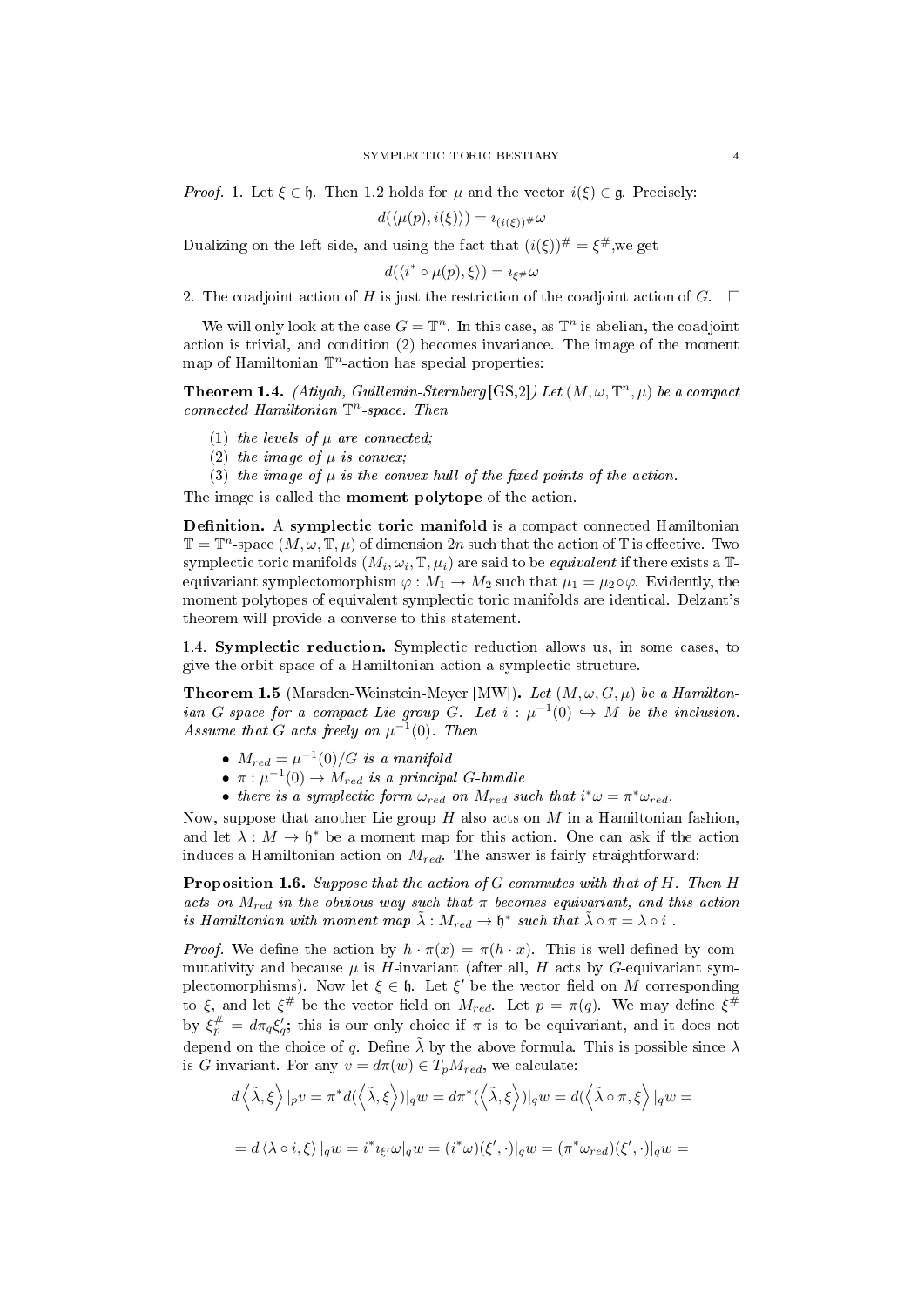$$
= \omega_{red}|_{\pi(q)} (d\pi \xi_q', \cdot)v = \omega_{red}(\xi_p^{\#}, \cdot))|_{p} v = i_{\xi^{\#}} \omega_{red}|_{p} v.
$$

Moreover, the map  $\tilde{\lambda}$  is equivariant since  $Ad_h^* \circ \tilde{\lambda} \circ \pi(x) = Ad_h^* \circ \lambda \circ i(x) = \lambda \circ (h \cdot x) =$  $\lambda \circ i(h \cdot x) = \tilde{\lambda} \circ \pi(h \cdot x) = \tilde{\lambda}(h \cdot \pi(x))$ . This proves that  $\tilde{\lambda}$  is a moment map for the  $H$ -action.

#### 2. Delzant's Theorem

We will see that equivalence classes of symplectic toric manifolds are completely determined by the image of the moment map. After stating the Delzant theorem, which makes this classification precise, we will present the construction which proves the "existence" part of the theorem and will be important in further applications.

**Definition.** A Delzant polytope  $\Delta \subseteq \mathbb{R}^n$  is a polytope (i.e. the convex hull of a finite set of points in  $\mathbb{R}^n$  that is

- simple: there are n edges meeting at each vertex,
- rational: for each vertex p, the edges meeting at p are of the form  $\{p + \}$  $tv_i, t \geq 0$ } for some  $v_i \in \mathbb{Z}^n$ ,
- smooth: for each vertex p, the edge vectors may be chosen to be a  $\mathbb{Z}$ -basis of  $\mathbb{Z}^n$ .

Theorem 2.1. (Delzant [Del]) There is a bijective correspondence, given by the moment map, between symplectic toric manifolds  $(M, \omega, \mathbb{T}^n, \mu)$  up to equivalence and Delzant polytopes  $\Delta = \mu(M)$ .

Remark. This bijective correspondence respects all the data, including the choice of moment map  $\mu$ . Since all possible moment maps for a particular  $\mathbb{T}^n$ -action differ by a constant, there is a less rigid variant of the above:

Corollary 2.2. There is a bijective correspondence between symplectic toric manifolds  $(M, \omega)$  (with a given effective Hamiltonian  $\mathbb{T}^n$ -action) up to equivalence and the choice of a moment map and Delzant polytopes  $\Delta$  up to translation.

Taking the above further, we might want to fix the action of  $\mathbb{T}^n$  only up to isomorphism. An isomorphism  $\phi$  of  $\mathbb{T}^n$  is an isomorphism of  $\mathbb{R}^n$  that restricts to an isomorphism of the lattice  $\mathbb{Z}^n$ , given by a linear isomorphism  $A \in GL(n, \mathbb{Z})$ . What is the moment map for the action  $\psi \circ \phi$ ? This can be seen as follows: Let  $\xi \in \mathfrak{g}$ . We let the one-parameter subgroup generated by  $\xi$  act on M. This generates the vector field  $(A\xi)$ <sup>#</sup> (in terms of the action  $\psi$ ). We know that

$$
i_{(A\xi)^{\#}}\omega = d\mu^{A\xi} = d(\langle \mu, A\xi \rangle) = d(\langle A^*\mu, \xi \rangle),
$$

so  $A^* \circ \mu$  is the new moment map. We record this as a theorem, giving a coarser (but sometimes useful) adaption of Delzant's theorem.

Theorem 2.3. There is a bijective correspondence between compact connected symplectic manifolds  $(M^{2n}, \omega)$ , equipped with an effective Hamiltonian action of the n-torus  $\mathbb{T}^n$  up to equivalence, a choice of a moment map and an isomorphism of the torus and Delzant polytopes  $\Delta \subseteq \mathbb{R}^n$  up to the action of  $AGL(n, \mathbb{Z})$ .

2.1. The Delzant construction. Because the construction will be of importance later (and is interesting in its own right!), we will go through one half of the proof and construct, for a given Delzant polytope  $\Delta \subseteq \mathbb{R}^n$ , a symplectic toric manifold  $(X_\Delta, \omega, \mathbb{T}^n, \mu)$  such that  $\mu(X_\Delta) = \Delta$ . The second half ([Del]) would then assert that any symplectic toric manifold with moment polytope  $\Delta$  is equivariantly symplectomorphic to  $X_{\Delta}$  (and that the moment polytopes of symplectic toric manifolds are Delzant). The construction follows [CdS,1] and [Gui].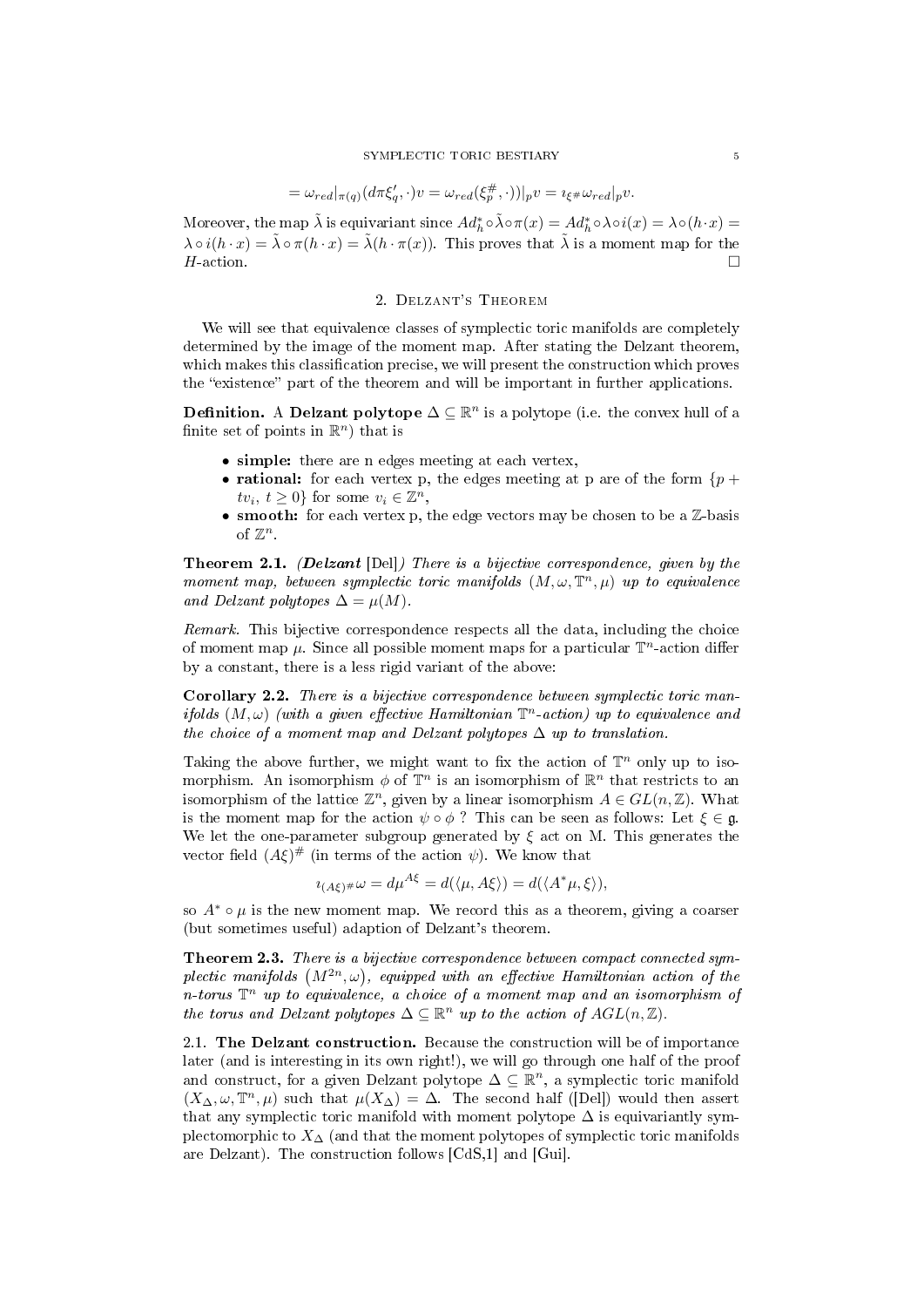So, let  $\Delta$  be a *n*-dimensional Delzant polytope with *d* facets. Let  $u_i \in \mathbb{Z}^n$  be the primitive outward-pointing normal vector to the i-th facet (a vector  $v \in \mathbb{Z}^n$  is called primitive if it cannot be written as  $v = kw$  with  $k \in \mathbb{Z} \setminus \{-1, 0, 1\}$  and  $w \in \mathbb{Z}^n$ . Then,

$$
\Delta = \{ x \in (\mathbb{R}^n)^* | \langle x, u_i \rangle \le \lambda_i, i \in \{1, ...d\} \}
$$

for appropriate  $\lambda_i \in \mathbb{R}$ . Let  $\pi: \mathbb{Z}^d \to \mathbb{Z}^n$ ,  $e_i \mapsto u_i$ . By the assumptions on  $\Delta$ , this map is surjective. By extending the above to  $\mathbb{R}^d$ , one gets an induced map (also called  $\pi$ )  $\mathbb{T}^d \to \mathbb{T}^n$ . Denoting the kernel by N, we get an exact sequence of tori:

$$
0 \longrightarrow N \stackrel{i}{\longrightarrow} \mathbb{T}^d \stackrel{\pi}{\longrightarrow} \mathbb{T}^n \longrightarrow 0,
$$

of Lie algebras (here we use the identifications mentioned in  $1.2$ ):

$$
0\longrightarrow \mathfrak{n}\stackrel{i}{\longrightarrow} \mathbb{R}^d \stackrel{\pi}{\longrightarrow} \mathbb{R}^n\longrightarrow 0
$$

and its dual:

$$
0\longrightarrow (\mathbb{R}^n)^*\stackrel{\pi^*}{\longrightarrow} (\mathbb{R}^d)^*\stackrel{i^*}{\longrightarrow} \mathfrak{n}^*\rightarrow 0.
$$

Let now  $\mathbb{T}^d$  act on  $(\mathbb{C}^d, \omega_0)$  by diagonal multiplication:  $(e^{ix_1}, \ldots, e^{ix_d}) \cdot (z_1, \ldots, z_d)$  $(e^{ix_1}z_1,\ldots,e^{ix_d}z_d)$ . This action is Hamiltonian, and we choose the moment map

$$
J: \mathbb{C}^d \to (\mathbb{R}^d)^*, (z_1, \ldots, z_d) \mapsto -\frac{1}{2}(|z_1|^2, \ldots, |z_d|^2) + (\lambda_1, \ldots, \lambda_d).
$$

By Proposition 1.3, the restriction of this action to  $N$  is Hamiltonian with moment map  $i^* \circ J : \mathbb{C}^d \to \mathfrak{n}^*$ . Let  $Z = (i^* \circ J)^{-1}(0)$ .

Lemma 2.4. Z is compact and N acts freely on Z.

Thus, the reduced space  $X_{\Delta} := Z/N$  is a 2n-dimensional symplectic manifold (by Marsden-Weinstein-Meyer). If  $j: Z \to \mathbb{C}^d$  is the inclusion and  $\pi_\Delta: Z \to X_\Delta$  is the point-orbit projection, then the symplectic form  $\omega_{\Delta}$  on  $X_{\Delta}$  satisfies  $\omega_{\Delta} \circ \pi_{\Delta} = \omega_0 \circ j$ . We will see that there is a Hamiltonian action of  $\mathbb{T}^n$  on  $X_\Delta$  whose moment polytope is  $\Delta$ . First, we need some machinery:

**Proposition 2.5.** Let  $z \in \mathbb{C}^d$ . Let  $I = \{i \in \{1, ..., d\} | z_i = 0\}$ . Let  $\mathbb{R}^{I} = \{x \in \mathbb{R}^{d} | x_{i} = 0, i \notin I_{z}\}.$ 

Then the stabilizer subgroup of z with regard to the action of  $\mathbb{T}^d$  is

$$
\mathbb{T}^I:=\mathbb{R}^I/(\mathbb{R}^I\cap\mathbb{Z}^d)\subseteq\mathbb{T}^d.
$$

*Proof.* Meditate on the the action of the *j*-th subtorus.

**Lemma 2.6.** Let  $\Delta' = \pi^* \Delta$ . Then  $Z = J^{-1}(\Delta')$ . Thus,  $z \in Z$  if and only if  $J(z) = \pi^* y$  for some (unique)  $y \in \Delta$ .

*Proof.* Let  $x \in J^{-1}(\Delta')$ , and let y such that  $J(x) = \pi^*y$ . Then

$$
(i^* \circ J)(x) = (i^* \circ \pi^*)(y) = 0.
$$

For the other direction, let  $x \in Z$ . Since  $i^*(J(x)) = 0$ ,  $J(x) \in Ker i^* = Im \pi^*$ , and thus  $J(x) = \pi^*y$  for some  $y \in \mathbb{R}^n$ . We want to show that  $y \in \Delta$ . In fact,  $\langle e_i, J(x) \rangle \leq \lambda_i \; \forall i$  (by the definition of J), therefore

$$
\langle e_i, \pi^* y \rangle \leq \lambda_i \,\forall i \Longleftrightarrow \langle u_i, y \rangle \leq \lambda_i \,\forall i
$$

and thus  $y \in \Delta$ .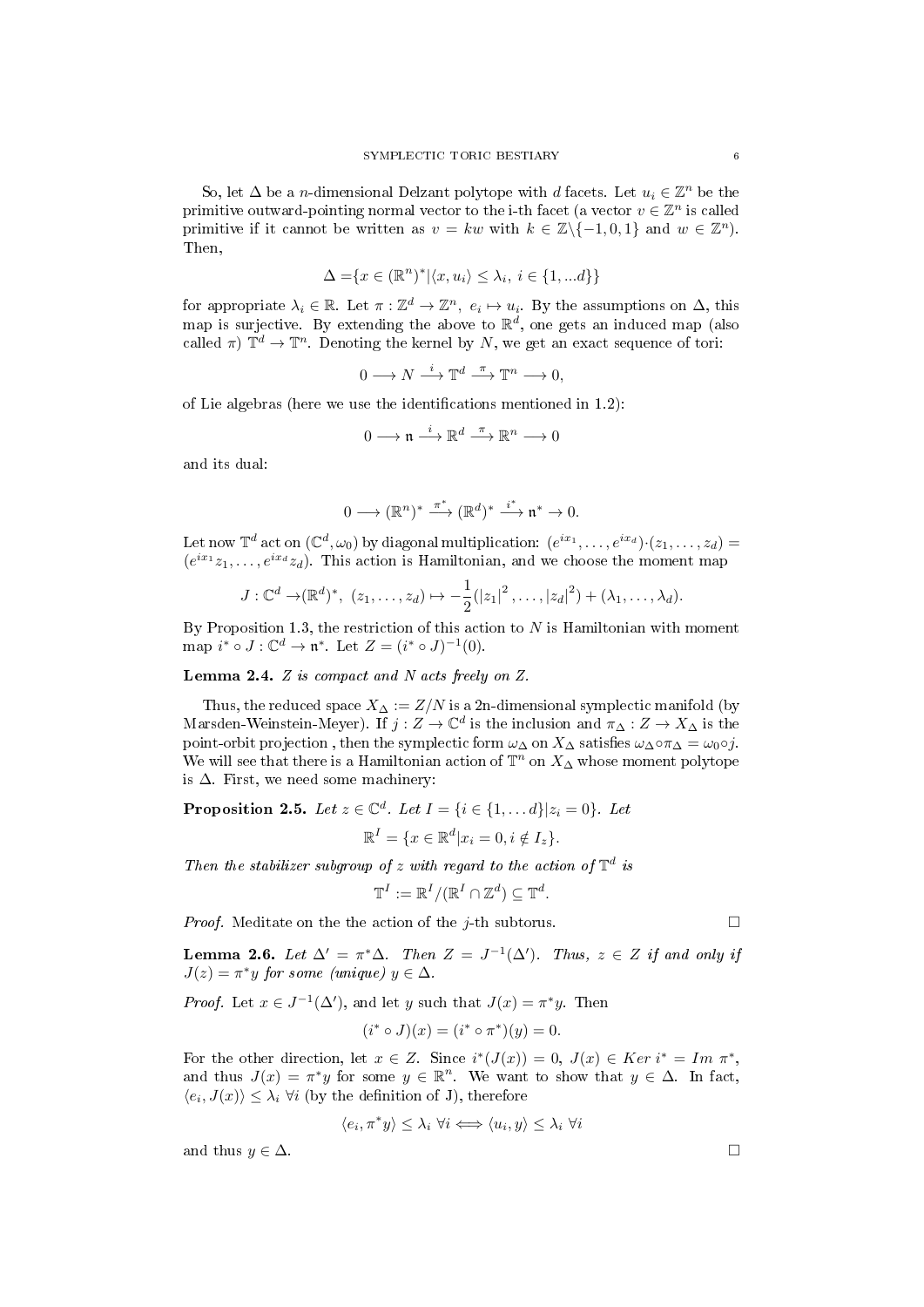**Lemma 2.7.** Let  $y \in \Delta$ . Let y lie in the interior<sup>1</sup> of the intersection of the facets  $\langle u_i, y \rangle = \lambda_i, i \in I$  for  $I \subseteq \{1, \ldots d\}$ . Let  $x = \pi^* y = J(z)$ . Then the stabilizer subgroup of z is  $T<sup>I</sup>$  (Note: for  $I = \emptyset$ , we define the intersection to be  $\Delta$ ).

*Proof.* We have to show that  $z_i = 0$  precisely for the  $i \in I$ , for any z as above. But note that

$$
\langle u_i, y \rangle = \langle \pi e_i, y \rangle = \langle e_i, \pi^* y \rangle = \langle e_i, x \rangle = x_i = -\frac{1}{2} |z_i|^2 + \lambda_i.
$$

Thus,  $\langle u_i, y \rangle = \lambda_i$  if and only if  $z_i = 0$  for every such z.

Finally, we can prove the theorem.

*Proof.* J is a proper map. In fact, if  $C \subseteq (\mathbb{R}^d)^*$  is bounded below in each component by  $A \in \mathbb{R}$ , then  $-\pi |z_i|^2 + \lambda_i$  is bounded below for each  $z \in J^{-1}(C)$ . Thus, the absolute value of elements of  $J^{-1}(C)$  is bounded.  $\Delta'$  is compact; therefore,  $Z = J^{-1}(\Delta')$  is compact.

It remains to show that N acts freely on Z. So, let  $y \in \Delta$  lie in the intersection of facets as in lemma 2.7, and let  $\pi^* y = J(z)$ . By the lemma, the stabilizer subgroup of z is contained in the stabilizer subgroup of  $J^{-1}(\pi^*(p))$ , where p is any vertex in the that lies in the same face. Thus, it is sufficient to check that for any vertex  $p$ such that p lies in the intersection of the facets  $\langle u_i, y \rangle = \lambda_i, i \in I$ , where  $|I| = n$ .

However, the vectors  $u_i$  form a basis of  $\mathbb{Z}^n$  (since the  $v_j$  going out from p do). The best way to see this is that up to action of  $SL(n, \mathbb{Z})$  the  $v_i$  are just the standard basis of  $(\mathbb{Z}^n)^*$ , and thus the  $u_i$  are dual to this basis, up to multiplication by  $-1$ . That means that  $\mathfrak{n} \cap \text{span}\{e_i, i \in I\} = \{0\}$ , as the map π takes span $\{e_i, i \in I\}$ I} isomorphically onto  $\mathbb{Z}^n$ . Therefore the intersection of N with the stabilizer subgroup, which is generated by the  $e_i$ , is zero. Thus, N acts freely on Z.

**Proposition 2.8.** The n-torus  $\mathbb{T}^n$  acts on the quotient space  $X_\Delta$  in a Hamiltonian way, and  $\mu(X_{\Delta}) = \Delta$ .

*Proof.* Of course, the quotient  $\mathbb{T}^n = \mathbb{T}^d/N$  acts on  $X_\Delta$ . We turn this into the action of a subgroup: choose any vertex p of  $\Delta$ . The stabilizer subgroup  $\mathbb{T}_p^d$  is mapped isomorphically onto  $\mathbb{T}^n$  by  $\pi$ , therefore we can identify it with  $\mathbb{T}^n$ . Let  $i_0: \mathbb{T}^n \hookrightarrow \mathbb{T}^d$  be an inclusion such that  $\pi \circ i_0 = id$ , with the corresponding map  $i_0: \mathfrak{t}^n \to \mathfrak{t}^d$ . The moment map  $\mu$  then satisfies  $\mu \circ \pi_\Delta = i_o^* \circ J \circ j$ . Thus,  $\mu(X_{\Delta}) = \mu \circ \pi_{\Delta}(Z) = i_{o}^{*} \circ J(Z) = i_{o}^{*} \circ \pi^{*}(\Delta) = (\pi \circ i_{0})^{*} \Delta = id^{*} \Delta = \Delta.$ 

2.2. Examples. The most basic example is complex projective space  $\mathbb{CP}^n$  =  $(\mathbb{C}^{n+1}\setminus\{0\})/\sim$ , where  $v\sim w \iff v=\lambda w$  for some  $\lambda\in\mathbb{C}$ . Another way to look at  $\mathbb{CP}^n$  is the following: let  $S^1$  act on  $(\mathbb{C}^{n+1}, \omega_0)$  by multiplication. This action is Hamiltonian, and a moment map is  $\mu(z_0, \ldots, z_n) = -\frac{1}{2}(\sum |z_i|^2) + \frac{1}{2}$ . The circle  $S^1$  acts freely on the compact zero level of the moment map  $\mu^{-1}(0) = S^{2n+1}$ , thus we can perform symplectic reduction and are given the symplectic manifold  $(\mathbb{CP}^n, \omega_{FS})$ , where  $\omega_{FS}$  is the corresponding symplectic form induced by reduction. It is called the *Fubini-Study form* on  $\mathbb{CP}^n$ . Let  $\mathbb{T}^n$  act on  $\mathbb{C}^{n+1}$  such that  $(e^{i\theta_1}, \ldots, e^{i\theta_n}) \cdot (z_0, \ldots, z_n) = (z_0, e^{i\theta_1}z_1, \ldots, e^{i\theta_n}z_n)$ . This action is Hamiltonian, a moment map is  $\phi(z_0, \ldots, z_n) = -\frac{1}{2}(|z_1|^2, \ldots, |z_n|^2)$ . The action descends onto an action on  $\mathbb{CP}^n$ . By proposition 1.6, we know what the corresponding moment map  $\tilde{\phi}$  must be: If  $[z_0,\ldots,z_n] \in \mathbb{CP}^n$  such that  $(z_0,\ldots,z_n) \in S^{2n+1}$ , then  $\tilde{\phi}([z_0,\ldots,z_n]) = \phi(z_0,\ldots,z_n) = -\frac{1}{2}(|z_1|^2,\ldots,|z_n|^2)$ . Since  $0 \leq \sum_{i=1}^n |z_i|^2 \leq 1$ , it follows that the image of  $\tilde{\phi}$  is the simplex in  $\mathbb{R}^n$  with vertices  $(0,\ldots,0)$  and  $-\frac{1}{2}e_i, i \in \{1, \ldots n\}$ . This can be seen more directly: the fixed points of the action

<sup>&</sup>lt;sup>1</sup>In this context, we mean that y is in the *interior* of an intersection of facets defined by *I* if y is not an element of an intersection of facets for some J such that  $I \subseteq J$ .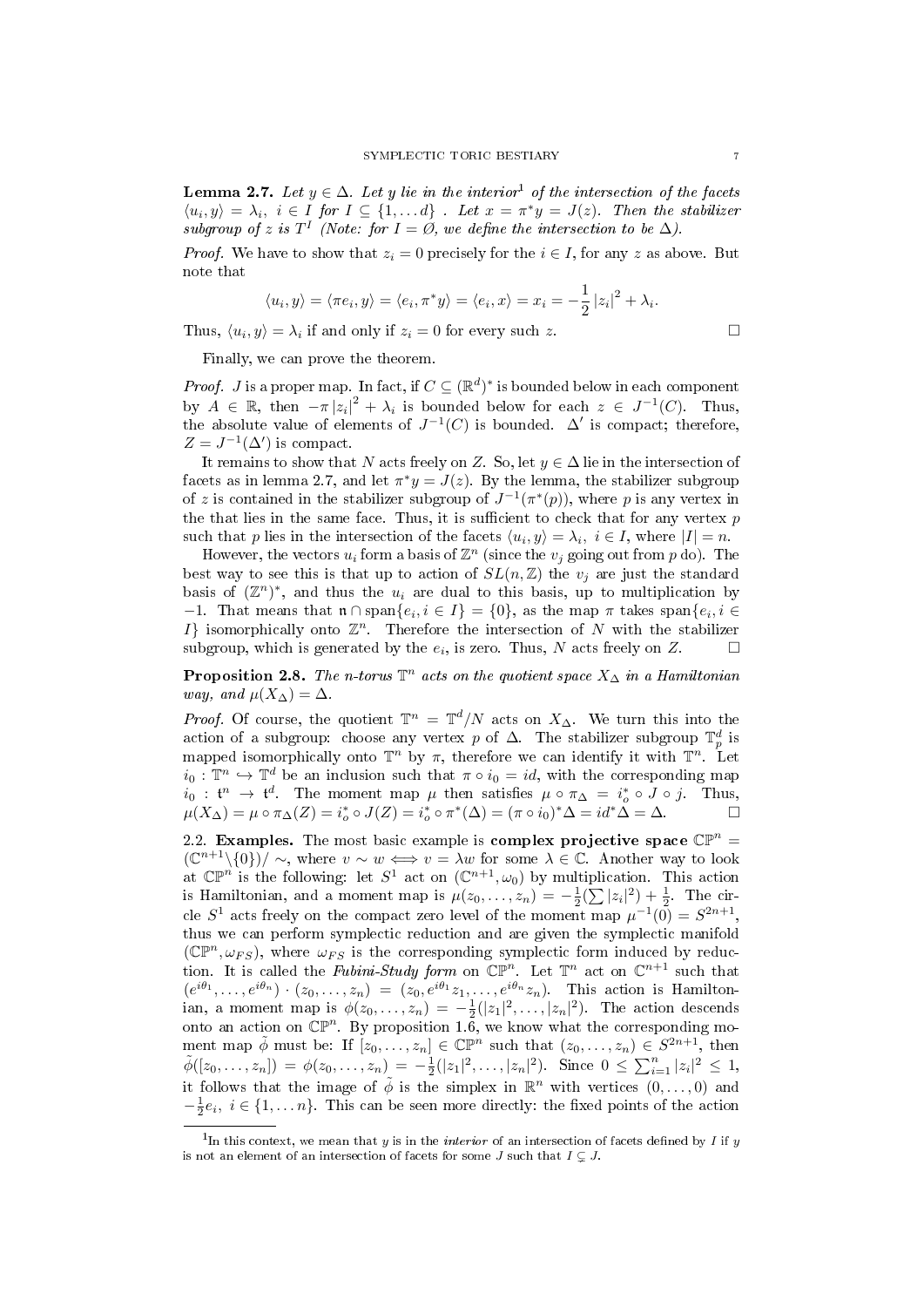are  $[1, 0, \ldots, 0], [0, 1, 0, \ldots], \ldots, [0, \ldots, 0, 1]$  and their images are the vertices of the simplex. The above action is effective: the stabilizer of a generic (i.e.  $z_i \neq 0 \; \forall i$ ) point  $[z_0, \ldots, z_n]$  is trivial.

Thus  $\mathbb{CP}^n$  is the first example for a symplectic toric manifold.

**Proposition 2.9.**  $\mathbb{CP}^n$  with this action of  $\mathbb{T}^n$  is, up to scaling of  $\omega$ , equivariant symplectomorphism, and an isomorphism of the torus, the unique symplectic toric manifold of dimension  $2n$  that has  $n+1$  fixed points.

**Fact 2.10.** Scaling a symplectic form by a nonzero scalar  $\lambda \in \mathbb{R}$ , while fixing both the symplectic toric manifold and torus action, allows for a moment map  $\lambda \cdot \mu$ . This follows directly from the definition of the moment map.

*Proof.* Using the fact above, we only need to classify *n*-dimensional Delzant polytopes  $\Delta$  with  $n + 1$  vertices, up to the action of  $AGL(n, \mathbb{Z})$  (and up to scaling by a constant). If we pick any vertex  $p$ , since the edges at  $p$  form a  $\mathbb{Z}$ -basis for  $\mathbb{Z}^n$ , we can arrange such that p is the origin and the edges meeting at p are  $te_i, i \in \{1, \ldots, n\}, t \in \mathbb{R}$ . Therefore, all vertices lie on the coordinate axes; let the vertices be  $v_i = a_i e_i$  where  $a_i \in \mathbb{R}^+$ . First, we normalize such that  $a_1 = 1$ . Since  $-e_1 + a_k e_k \in \mathbb{Q}^n$ , as these are the edge vectors, all the  $a_k$  become rational, and we can multiply with the largest common denominator to achieve  $a_i \in \mathbb{N}$ .

Suppose that one of the  $a_k \neq a_1$ . Without loss of generality  $k = 2$ . Then the edge vectors meeting at  $v_1$  are  $-e_1, \lambda_2(-a_1e_1 + a_2e_2), \ldots, \lambda_n(-a_1e_1 + a_ne_n)$ , and those meeting at  $v_2$  are  $-e_2$ ,  $\kappa_2(-a_2e_2 + a_1e_1)$ , ...,  $\kappa_n(-a_2e_2 + a_ne_n)$ , where the  $\lambda_i$ and  $\kappa_i$  are chosen such that the resulting sets are Z-bases of  $\mathbb{Z}^n$ . Therefore, their projections onto  $\mathbb{Z}^2$  span  $\mathbb{Z}^2$ . However, the projections of the last (n-2) vectors are simply multiples of  $e_1$  and  $e_2$  respectively, so we can discard them. Thus, both matrices

$$
\begin{pmatrix} -1 & -a_1\lambda_2 \\ 0 & \lambda_2 a_2 \end{pmatrix}, \begin{pmatrix} \kappa_2 a_1 & 0 \\ -\kappa_2 a_2 & -1 \end{pmatrix}
$$

are Z-invertible and  $\lambda_2 a_2 = \kappa_2 a_1 = 1$ . Thus, plugging this into the above bases, we get that  $\frac{a_1}{a_2} \in \mathbb{N} \ni \frac{a_2}{a_1}$ , which is only possible if  $a_1 = a_2$ . This proves that all  $a_i$ are the same, and thus the polytope is, up to the equivalence above, the moment polytope for the standard toric action on  $\mathbb{CP}^n$ . Apply Delzant's theorem.

The second example I will bring are the Hirzebruch surfaces, a family of 2-dimensional complex manifolds, which are actually symplectic toric manifolds. Instead of constructing them explicitly, we will use Delzant's theorem:

**Proposition 2.11.** Let  $\Delta \subseteq \mathbb{R}^2$  be a Delzant polytope with 4 vertices. Then up to the action of  $AGL(2, \mathbb{Z})$ ,  $\Delta = H_{a,b,n}$ , where  $H_{a,b,n}$  is the polytope with vertices  $(0,0), (0,b), (a+nb,0), (a, b),$  defined for each  $(a, b, n) \in \mathbb{R}^+ \times \mathbb{R}^+ \times \mathbb{N}$ .

*Proof.* It is immediate to check that each of the polytopes  $H_{a,b,n}$  is Delzant. On the other hand, let  $\Delta \subseteq \mathbb{R}^2$  be Delzant, and suppose that  $\Delta$  has 4 vertices. Choose any vertex, translate it to zero, and use  $GL(2,\mathbb{Z})$  to turn the edges at zero into the standard basis. Three vertices are already known:  $(0,0)$ ,  $(0,b)$  and  $(A,0)$  (by reflecting along the line parallel to  $(1, 1)$  if necessary, we can achieve that  $A \geq b$ . Let  $v_1 = (c_{11}, c_{12}) \in \mathbb{Z}^n$  be the non axial edge vector starting from  $(0, b)$ , and  $v_2 = (c_{21}, c_{22}) \in \mathbb{Z}^n$  be the non axial edge vector starting from  $(A, 0)$ . Since they must meet,  $\det(c_{ij}) > 0$ ; they must form a Z-basis, so  $\det(c_{ij}) = 1$ . We know that  $c_{11} = 1$  and  $c_{22} = 1$ , by the Delzant condition at  $(0, b)$  and  $(A, 0)$ . Therefore,  $c_{21}c_{12} = 0$ . Without loss of generality,  $c_{12} = 0$ . Thus, the fourth vertex is  $(a, b)$  for some  $a \in \mathbb{R}^+$ . Then  $v_2 = (-n, 1)$  for some  $n \in \mathbb{Z}$  and  $A = a + nb$ .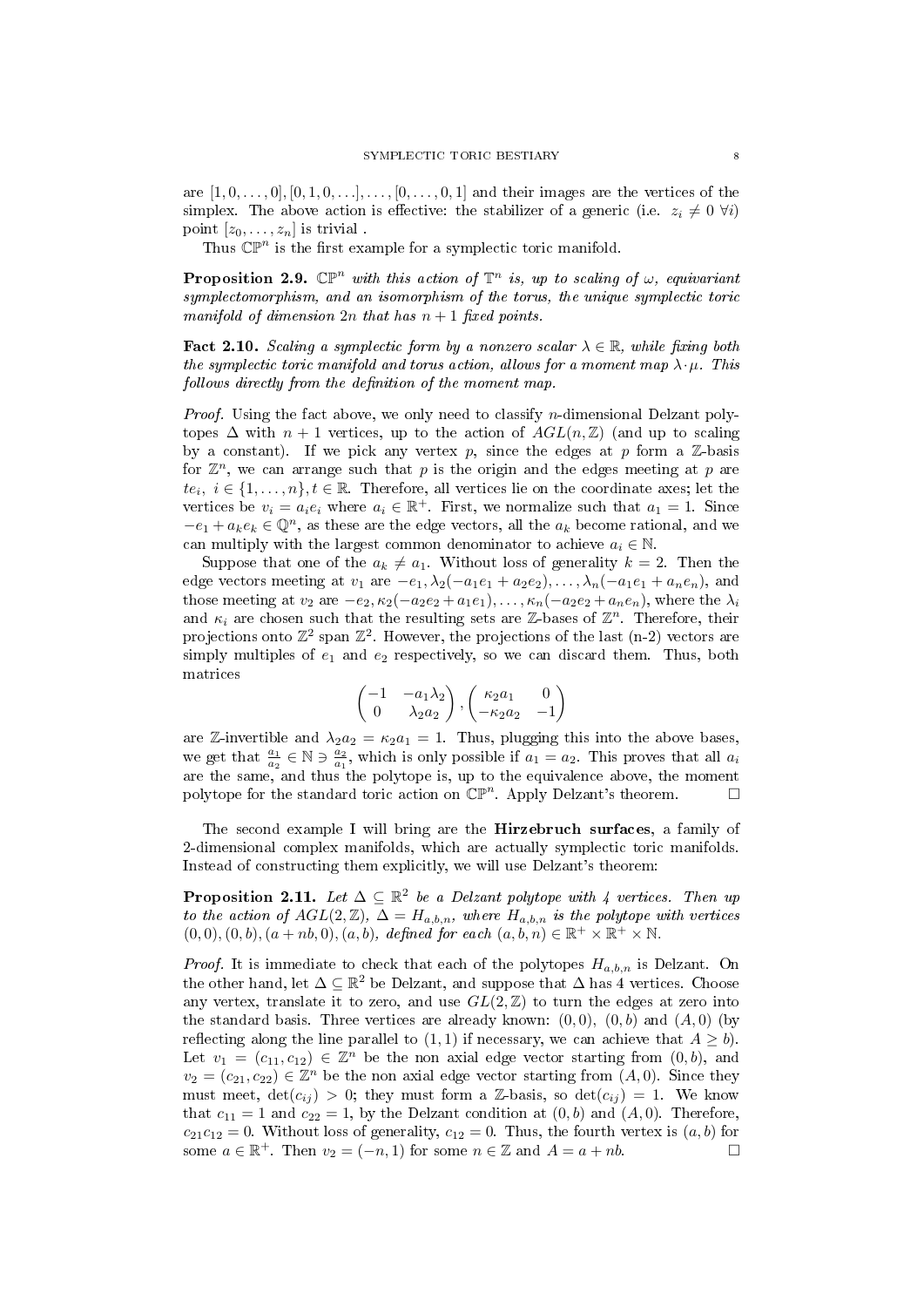

FIGURE 2.1. The Hirzebruch trapezoid  $H_{1,1,2}$ .

*Note.* For  $a = b = 1$ , the symplectic toric manifold corresponding to the polytope  $H_{1,1,n}$  is called the *n*-th *Hirzebruch surface*  $\mathcal{H}_n$ . It has the structure of a  $\mathbb{CP}^1$ bundle over  $\mathbb{CP}^1$ . The polytope  $H_{1,1,n}$  is characterized by  $u_1 = -e_1, u_2 = e_2, u_3 =$  $e_1 + ne_2, u_4 = -e_2$  and  $\lambda = (0, 1, 1 + n, 0)$ . One can use the Delzant construction above to explicitly exhibit  $\mathcal{H}_n$  as a quotient:

$$
\mathcal{H}_n = \{ z \in \mathbb{C}^4 | |z_2|^2 + |z_4|^2 = 2, |z_1|^2 + |z_3|^2 + n|z_4|^2 = 2(1+n) \} / \sim,
$$

where  $\sim$  is the equivalence relation  $(z_1, z_2, z_3, z_4) \sim (e^{i\theta} z_1, e^{-in\theta} e^{i\phi} z_2, e^{i\theta} z_3, e^{i\phi} z_4)$ . The projection  $p: \mathcal{H}_n \to \mathbb{CP}^1$  is the map induced by the map

$$
\tilde{p}: \{z \in \mathbb{C}^4 \mid |z_2|^2 + |z_4|^2 = 2, |z_1|^2 + |z_3|^2 + n|z_4|^2 = 2(1+n)\} \to \mathbb{CP}^1, \ z \longmapsto [z_1, z_3]
$$
  
This is

- well-defined:  $(z_1, z_3) \neq 0$ , and  $\tilde{p}$  is constant on equivalence classes,  $\mathbb{P}$
- surjective: fix  $z_2 = 0, |z_4|$  =  $\overline{2}$ , the image of this set is  $\{[z_1, z_3] | |z_1|^2 + \}$  $|z_3|^2 = 2$   $\cong \mathbb{CP}^1$ ,

The fibers are copies of  $\mathbb{CP}^1$ : Fix  $\ell \in \mathbb{CP}^1$ . Pick the unique representative  $(\hat{z}_1, \hat{z}_3) \in$  $\ell$  with absolute value 1 such that  $\hat{z}_1$  is real and nonzero (if  $z_1 = 0$ , the proof goes similarly). For each  $t \in [2, 2(1 + n)]$ , this gives us a unique representative of  $\ell$ with absolute value t, namely  $t(\hat{z}_1, \hat{z}_3)$ . Define a map  $\tilde{q} : \tilde{p}^{-1}(\ell) \to \mathbb{C} \mathbb{P}^1$ ,  $z \mapsto$  $[(\frac{z_1}{\hat{z}_1})^n z_2, z_4]$ . This map is surjective: in fact, note that as t goes from 2 to  $2(1+n)$ ,  $|z_4|^2$  goes from 2 to 0 as we stay on the line  $t(\hat{z}_1, \hat{z}_3)$ . Thus, each point on the sphere  $|z_2|^2 + |z_4|^2 = 2$  is contained in the preimage and the map is surjective. It is well-defined after passing to the quotient, as

$$
[z_2, z_4] = [(\frac{e^{i\theta}\hat{z}_1}{\hat{z}_1})^n e^{-in\theta} e^{i\phi} z_2, e^{i\phi} z_4]
$$

The induced map  $q: p^{-1}(\ell) \to \mathbb{CP}^1$  is injective (the main point is that  $|z_4|^2$  is directly determined by  $|z_1|^2 + |z_3|^2$ . So q is at least a homeomorphism. The direct construction of a differentiable inverse shows that it is a diffeomorphism.

- To construct such an inverse, start from  $\{z \mid |z_2|^2 + |z_4|^2 = 2\}$  and send  $(z_2, z_4)$  to  $\pi((2 + 2n - n|z_4|^2)\hat{z}_1, z_2, (2 + 2n - n|z_4|^2)\hat{z}_3, z_4)$ . This descends to a map from  $\mathbb{CP}^1$  and, as one can check, it is the inverse map to q.
- An adaption of the above argument shows that local triviality is satisfied (the map  $\tilde{q}$  didn't involve any choices, but it does not work on  $p^{-1}([0, 1])$ , where an analogous construction with  $z_3$  is possible)

The manifold  $\mathcal{H}_0$  is simply a product of spheres  $\mathbb{CP}^1 \times \mathbb{CP}^1$ , while the other  $\mathcal{H}_n$ are twisted versions of this product. To be precise: all the manifolds are distinct as complex (or symplectic) manifolds; however, there are only two diffeomorphism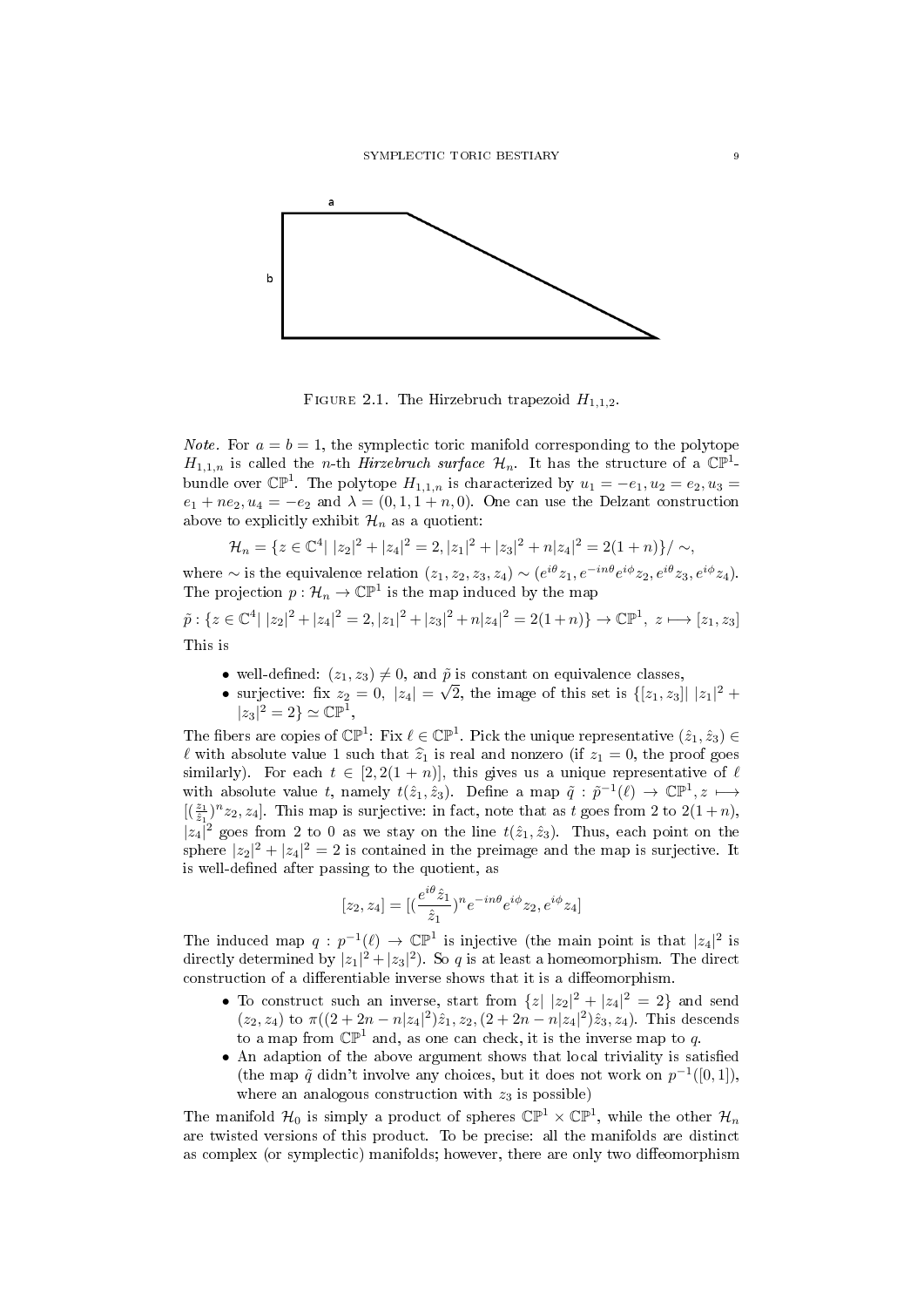classes among them. One way to see this is the following: a  $\mathbb{CP}^1$ -bundle over  $\mathbb{CP}^1$ is simply a choice of gluing the equators of the two half-spheres (over which the bundle is trivial) together. Milnor ([Mil2]) showed that the group of orientation preserving diffeomorphisms of  $S^2 = \mathbb{CP}^1$  retracts onto  $SO(3)$ , and  $\pi_1(SO(3)) = \mathbb{Z}_2$ .

A way to distinguish the Hirzebruch surface in the symplectic sense is by their Chern class  $c_1$ . They were originally found in [Hir].

## 3. Invariant Submanifolds

In this section we want to look at  $\mathbb{T}^n$ -invariant symplectic submanifolds of a given symplectic toric manifold  $X_{\Delta}$  corresponding to a Delzant polytope  $\Delta$ . It turns out that the answer is very nice and regular. In some special cases, we will also look at *neighborhoods* of these submanifolds in  $X_\Delta$ . The topology of these neighborhoods depends directly upon combinatorial properties of ∆. The moment map  $\mu$  is a proper and closed map (as  $X_{\Delta}$  is compact), and  $\mu^{-1}(A)$  is connected for each connected subset  $A \subseteq \Delta$ ; this will make some of the following arguments easier.

**Proposition 3.1.** For each  $p \in \Delta$ ,  $\mu^{-1}(p)$  is a single  $\mathbb{T}^n$ -orbit. Said differently,  $\Delta$  is the orbit space of the  $\mathbb{T}^n$ -action. The dimension of  $\mu^{-1}(p)$  is equal to the dimension of the (open) face that p is contained in.

Remark. Delzant has proven this in [Del] for any symplectic toric manifold, without recourse to the construction of  $X_\Delta$ .

*Proof.* The moment map is, by definition,  $\mathbb{T}^n$ -invariant. So the only thing left to prove is:

If  $\mu(x) = \mu(y)$  for  $x, y \in X_{\Delta}$ , then  $x = gy$  for some  $g \in \mathbb{T}^n$ .

Consider the standard action of  $\mathbb{T}^d = N \times \mathbb{T}^n$  on  $\mathbb{C}^d$ , with moment map J:  $\mathbb{C}^d \to (\mathbb{R}^d)^*$  If  $J(z) = J(z')$ , then  $|z_i| = |z'_i|$   $\forall i$ . It follows that  $\frac{z_i}{z'_i} = e^{i\theta_i}$  and thus  $z = (e^{i\theta_1}, \ldots, e^{i\theta_d})z'$ . This proves that the preimage of each point is a single orbit for this action.

Now we return to the general case. Let x, y as above. Let  $x', y' \in Z$  such that  $\pi_{\Delta}(x') = x, \pi_{\Delta}(y') = y$ . Then  $J(x') = \pi^*(z)$  for some  $z \in \Delta$ . In particular,

$$
\mu(x) = \mu(\pi_{\Delta}(x')) = (i_0^* \circ J \circ j)(x') = i_0^* \pi^*(z) = z,
$$

thus  $J(x') = \pi^*(\mu(x))$  and similarly  $J(y') = \pi^*(\mu(y))$ , thus x' and y' are in the same  $\mathbb{T}^d$ -orbit and  $x' = (h, g)y'$  for  $(h, g) \in N \times \mathbb{T}^n = \mathbb{T}^d$ . Therefore,

$$
x = \pi_{\Delta}(x') = \pi_{\Delta}((h, g)y' = \pi_{\Delta}((0, g)y' = g\pi_{\Delta}(y') = gy).
$$

The result about the dimension follows from lemma 2.7.

Not only that, all the orbits are isotropic<sup>2</sup> submanifolds. In particular, the preimage of each *interior* point of  $\Delta$  is a Lagrangian<sup>3</sup> submanifold. In fact, let  $\xi, \eta \in \mathfrak{t}^n$ . Then  $\omega(\xi^\#, \eta^\#)=(i_{\xi^\#} \omega)(\eta^\#)=d\mu^\xi(\eta^\#)=0,$  since  $\mu$  (thus, in particular,  $\mu^{\xi}$ ) is constant along orbits.

By proposition 3.1, any  $\mathbb{T}^n$ -invariant submanifold must be the preimage of some subset of  $\Delta$ .

<sup>&</sup>lt;sup>2</sup>An isotropic subspace of a symplectic vector space  $(V, \omega)$  is a subspace  $U \subset V$  such that  $\omega|_{U\times U} = 0$ . An isotropic submanifold  $N \subset M$  is a submanifold such that  $T_pN \subset T_pM$  is an isotropic subspace at each  $p \in N$ .

<sup>&</sup>lt;sup>3</sup>A Lagrangian submanifold  $L \subset M$  of a symplectic manifold  $(M, \omega)$  is an isotropic submanifold that satisfies 2 dim  $L = dim M$ .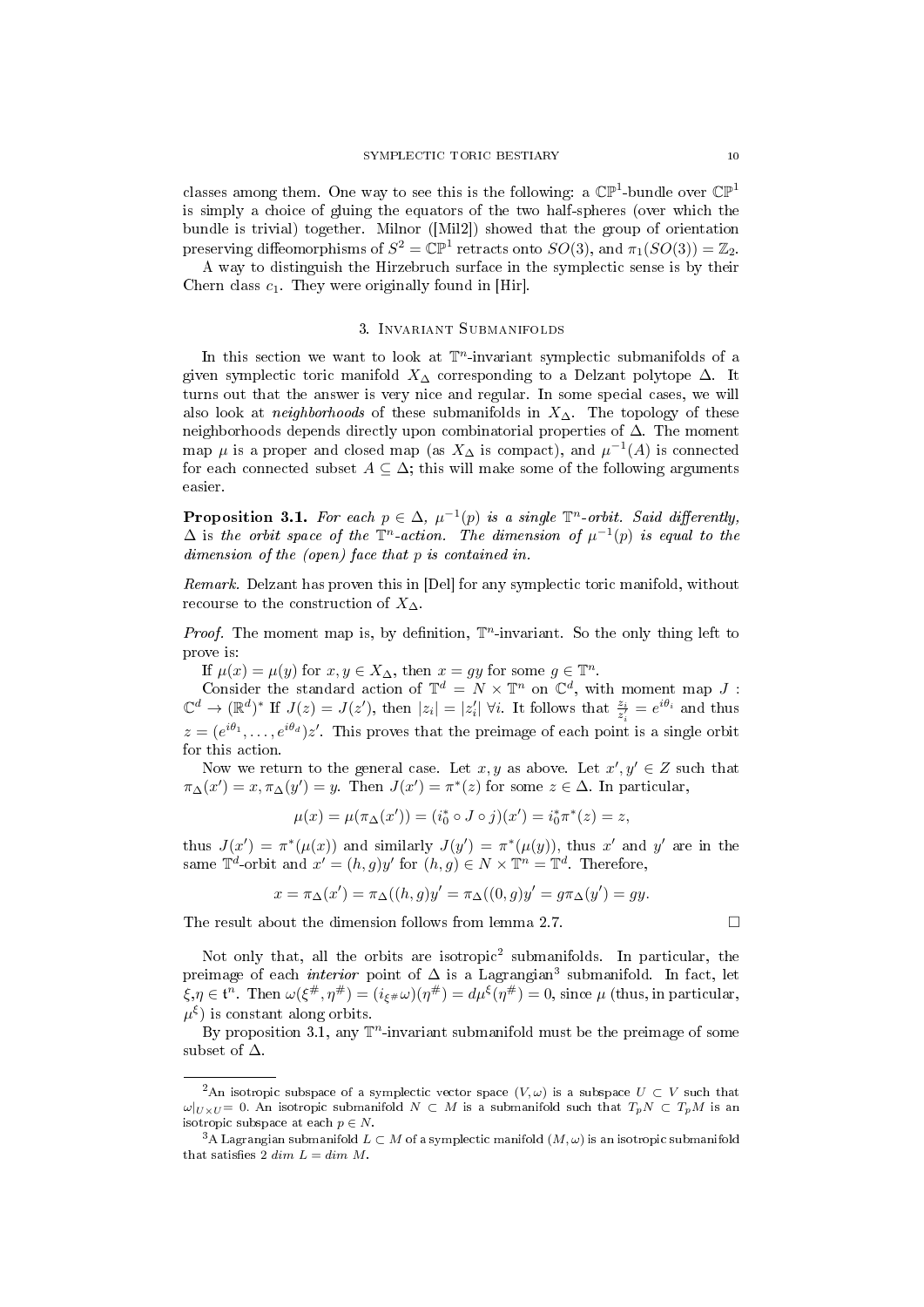Remark. Any invariant submanifold  $M = \mu^{-1}(A)$  such that A contains interior points must be of the same dimension as  $M$  itself; if it is compact, it is the whole space. More generally, any invariant symplectic submanifold M such that  $\mu(M)$ contains interior points of faces of dimension k must have dimension at least  $2k$ . The preimage of the interior  $\mu^{-1}$ (Int  $\Delta$ ) is a principal  $\mathbb{T}^n$ -bundle with contractible base Int  $\Delta$ . Thus  $\mu^{-1}(\text{Int } \Delta) = \text{Int } \Delta \times \mathbb{T}^n$ .

If we want to find more interesting examples (in particular, compact invariant submanifolds), we have to look at the boundary. We can actually classify all "symplectic toric submanifolds" of a given symplectic toric manifold  $X<sub>∆</sub>$  by faces of ∆.

**Theorem 3.2.** Let  $F \subseteq \Delta$  be a face of dimension  $0 \leq k \leq n$ . Then  $M = \mu^{-1}(F)$  is a compact, connected, invariant, symplectic submanifold of dimension 2k. Let S be the stabilizer of M; then the torus  $\mathbb{T}^n/S$  acts effectively on M in a Hamiltonian way, with moment polytope  $i^*F$  (where  $i^*$  is a rational projection onto a k-dimensional subspace that is injective when restricted to  $F$ ), turning  $M$  into a symplectic toric manifold. All compact, connected, invariant, symplectic submanifolds are of this type.

For example, the preimage of an edge is an invariant sphere  $\mathbb{CP}^1$ . Note that you cannot expect the volume of F to preserved by  $i^*$ . For example, if  $E \subset \Delta$  is an edge, it's preimage will be a sphere of area  $\ell$ , the *affine length* of E (which is defined as the unique length of  $E$  after it has been moved onto a coordinate axis by a transformation  $A \in AGL(2, \mathbb{Z})$ 

*Proof.* Note first that M is compact, connected, and  $\mathbb{T}^n$ -invariant, by the properties of  $\mu$ . Without loss of generality, let F be the intersection of facets  $\langle u_i, y \rangle = \lambda_i, i =$  $1, \ldots, n-k$ . We know that  $\pi_{\Delta}^{-1}(M) = \{0\} \times \mathbb{C}^{d-n+k} \cap Z$ . But since  $\{0\} \times \mathbb{C}^{d-n+k}$ is a symplectic invariant submanifold of  $\mathbb{C}^d$  and N acts freely on  $\pi_{\Delta}^{-1}(M)$ , we can perform symplectic reduction on  $\pi_{\Delta}^{-1}(M)$  with regards to the N-action (and arrive back at M, of course). Thus M is a symplectic manifold of dimension  $2(d - n +$  $k) - (d - n) - (d - n) = 2k.$ 

It is even a symplectic toric manifold. Pick any vertex  $p$  lying in  $F$ , and let  $v_1^*, \ldots, v_n^*$  be the Z-basis forming the edges at p, such that  $v_1^*, \ldots, v_k^*$  span F. The inclusion  $i: span\{v_1, \ldots, v_k\} \to \mathfrak{t}^n$  is dual to a projection  $i^*$ , and  $i^*F \simeq F$ . The subgroup H whose Lie algebra is spanned by  $v_1, \ldots, v_k$  therefore acts in a Hamiltonian way with moment polytope  $i^*F$ . Since  $i^*F$  is nondegenerate, the action is effective. Therefore,  $H \cap S = \{0\}$  and we can identify  $H \approx_{\pi} \mathbb{T}^n / S$ .

It remains to show that every such submanifold is the preimage of a face  $F$ . In fact, let  $N = \mu^{-1}(A)$  be a submanifold as above. Pick an interior point p in a face F of maximal dimension k (and  $p \in A$ ). Then the dimension of N is precisely twice the dimension of F: it is as least  $2k$ , as  $\mu^{-1}(p)$  is an isotropic subspace of dimension k. It is also at most  $2k$ , since A contains no points in higher-dimensional (open) faces. Thus  $N = \mu^{-1}(F)$ , as both are compact and connected.

3.1. Neighborhoods of fixed points. The Darboux theorem says that any two symplectic manifolds of the same dimension are locally the same. In the presence of a symplectic - or, equivalently, for the local picture, Hamiltonian - action of a Lie group, this is no longer true. However:

**Theorem 3.3.** (Equivariant Darboux theorem,  $[GS,1]$ ) Let  $(M, \omega)$  be a 2n-dimensional symplectic manifold equipped with a symplectic action of a compact Lie group  $G$ , and let q be a fixed point. Then there exists a G-invariant chart  $(U, x_1, \ldots, x_n, y_1, \ldots, y_n)$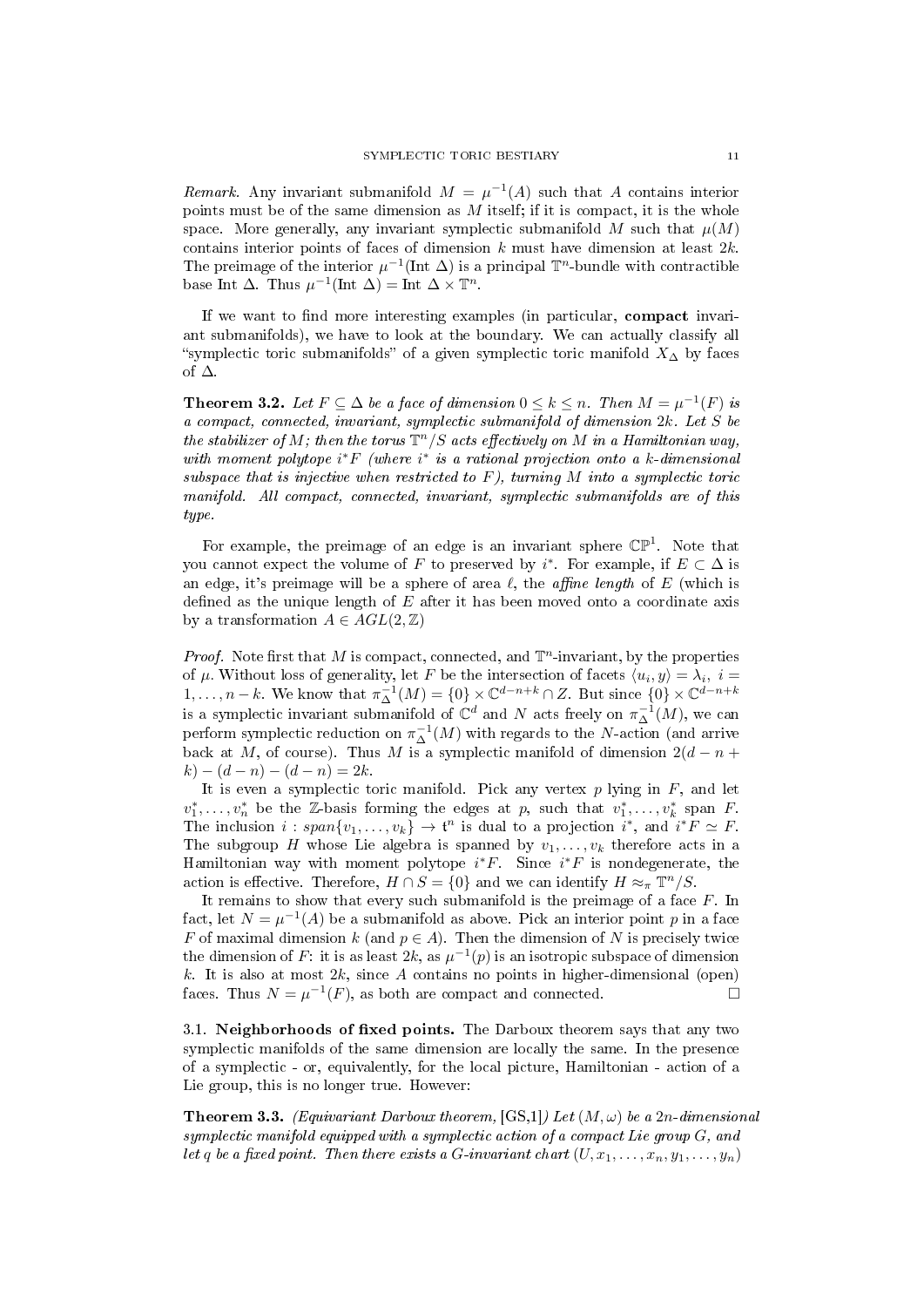centered at q and G-equivariant with respect to a linear action of G on  $\mathbb{R}^{2n}$  by symplectomorphisms such that

$$
\omega|_U = \sum_{k=1}^n dx_k \wedge dy_k \tag{3.1}
$$

*Note.* Symplectomorphisms of  $\mathbb{R}^{2n}$  with this symplectic form preserve the complex inner product, so G will act as a subgroup of  $U(n)$ .

A close inspection of the proof of this reveals that the vector space  $\mathbb{R}^{2n}$  is actually the tangent space  $T_qM$ , on which G acts linearly by its differential. Since  $\mathbb{T}^n$  is abelian, any (complex) linear representation of it is a direct sum of one-dimensional representations. We get the following toric adaptation of the above:

**Theorem 3.4.** (CdS,2, Theorem 3.1.2) or [Aud, Proof of IV.4.12]) Let  $(M^{2n}, \omega, \mathbb{T}^m, \mu)$ be a Hamiltonian  $\mathbb{T}^m$ -space, where q is a fixed point. Then there exists a chart  $(U, x_1, \ldots, x_n, y_1, \ldots, y_n)$  centered at q and weights  $\lambda^{(1)}, \ldots, \lambda^{(n)} \in \mathbb{Z}^m$  such that 3.1 holds and

$$
\mu|_U = \mu(q) - \frac{1}{2} \sum_{k=1}^n \lambda^{(k)} (x_k^2 + y_k^2)
$$
\n(3.2)

Precisely, this means that  $\mathbb{T}^m$  acts on the space  $\{x_k = y_k = 0, k \neq j\}$  by

$$
(e^{i\theta_1}, \dots, e^{i\theta_m}) \cdot v = e^{i\sum_k \lambda_k^{(j)} \theta_k} v,
$$
\n(3.3)

where we identify  $z_i = x_i + iy_i$ .

In the case of an *effective* action of  $\mathbb{T}^n$ , the weights form a Z-basis for  $\mathbb{Z}^n$ . In fact, the matrix  $(\lambda_j^{(i)})$  has trivial kernel, as the action is effective. Assume by contradiction that  $e_l$  is not an integral linear combination of the  $\lambda^{(k)}$ . However, we know that  $e_l = \sum_k a_k \lambda^{(k)}$  for  $a_k \in \mathbb{Q}$ . Then  $(e^{2\pi i a_1}, \ldots, e^{2\pi i a_n}) \cdot e_j = e^0 e_j$  if  $j \neq l$  and  $(e^{2\pi i a_1}, \ldots, e^{2\pi i a_n}) \cdot e_l = e^{2\pi i} e_l = e_l$ , so  $(e^{2\pi i a_1}, \ldots, e^{2\pi i a_n})$  acts trivially without being the identity (as not all  $a_k$  are in  $\mathbb{Z}$ ), contradiction.

Under the moment map  $\mu$ , the (complex) eigenspaces are sent to the edges, and more generally, the direct sum of  $k$  eigenspaces is sent to a  $k$ -dimensional face. This gives a complete local picture of the  $\mathbb{T}^n$ -action and is one of the ingredients in the reverse direction of the Delzant theorem.

### 4. Volume

There is a direct connection between the (symplectic) volume of the manifold  $X_\Delta$  and the ordinary Euclidean volume of the polytope  $\Delta$ . In the Delzant case, this becomes especially simple.

**Definition.** Let m be the Liouville measure on Borel subsets of  $(M, \omega)$ , i.e.  $m(U)$  =  $\int_U \frac{\omega^n}{n!}$  $\frac{\omega^n}{n!}$ . Define the **Duistermaat-Heckman measure**  $\mathfrak{m}_{DH}$  on Borel subsets of  $(\mathbb{R}^n)^*$  by  $\mathfrak{m}_{DH}(U) = \mathfrak{m}(\mu^{-1}(U))$  (if the moment map is proper, for example if M is compact).

The main ingredient is the celebrated Duistermaat-Heckman theorem. One corollary of it is the following proposition:

**Theorem 4.1.** (DH) Let  $M^{2n}$  be connected and  $T = \mathbb{T}^{\ell}$  act effectively (in a Hamiltonian way) on M. For each  $\xi \in \mathfrak{t}^n$ , denote by  $M_{\xi} = \mu^{-1}(\xi)/T$  the reduced space, and by  $\omega_{\xi}$  the symplectic form on  $M_{\xi}$ . Then  $d\mathfrak{m}_{DH} = f(\xi)d\xi$ , where  $d\xi$ denotes the Lebesgue measure. For each regular value  $\xi$  of  $\mu$ , the density f satisfies

$$
f(\xi) = \int_{M_{\xi}} \frac{\omega_{\xi}^{n-\ell}}{(n-\ell)!}.
$$
\n(4.1)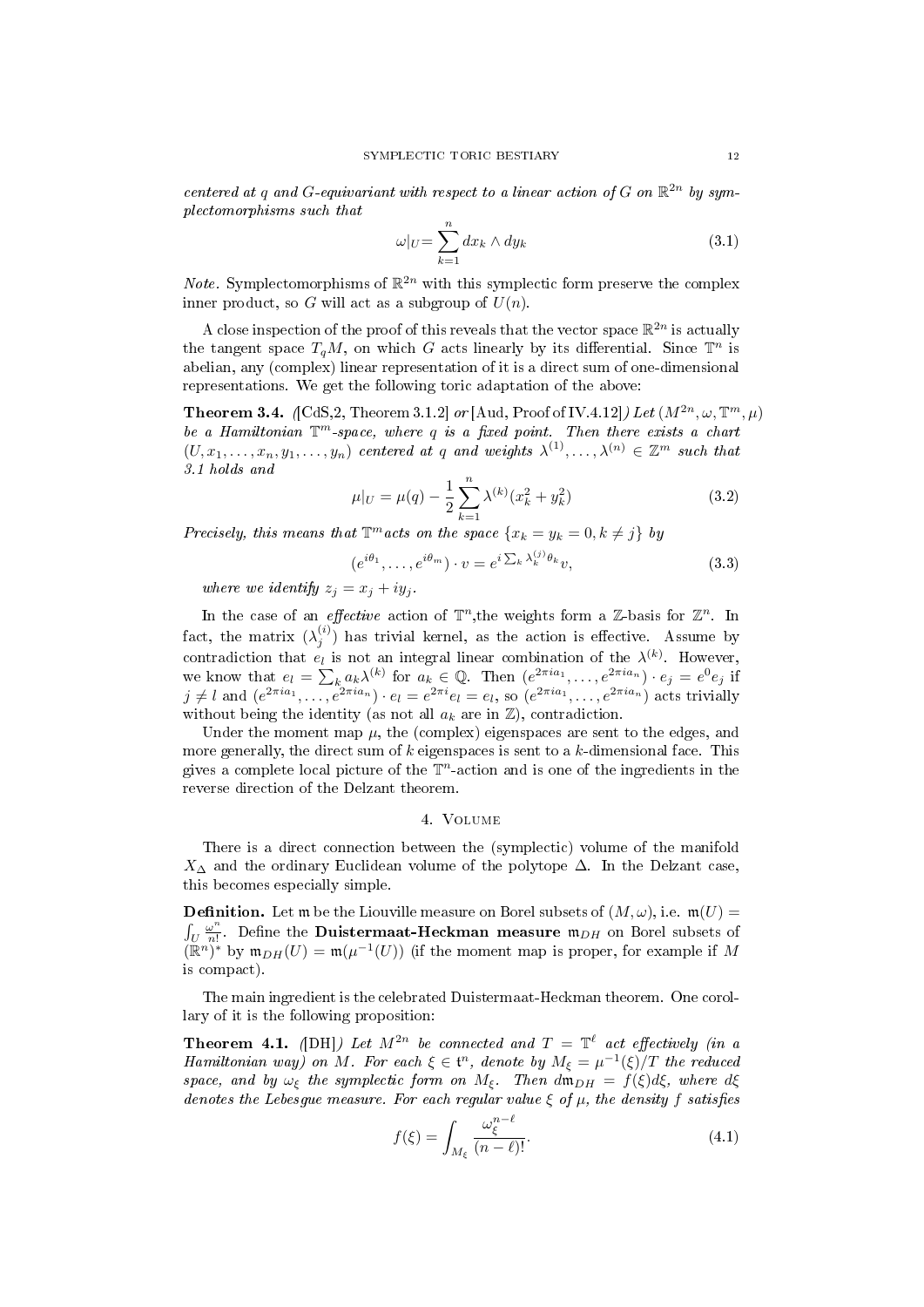Remark. This theorem only takes the nice form given here when the volume of the torus is normalized to be 1. Depending on the source, it might also be  $(2\pi)^{\ell}$ , which would have to be multiplied in as a constant. This normalization is really the decision: is  $exp(x) = e^{ix}$  or  $exp(x) = e^{2\pi ix}$ ? There are good arguments for both sides. We have chosen the former variant to ease the presentation of this theorem.

Note. This is not the Duistermaat-Heckman theorem itself, which can be found in  $|DH|.$ 

Corollary 4.2. Let  $\Delta$  be a Delzant polytope. Then  $\mathfrak{m}(X_{\Delta}) = \mathfrak{m}_{DH}(\Delta) = vol(\Delta)$ : The symplectic volume of  $X_\Delta$  is the Euclidean volume of  $\Delta$ .

*Proof.* All interior points of the polytope are regular values of  $\mu$  (on the other hand, boundary points aren't regular values). This follows, for example, from the basic lemma below. The preimage of  $\Delta$ \Int  $\Delta$  is a finite union of codimension-2 submanifolds and thus has measure 0. The preimage of  $\Delta^c$  is empty. All we need, therefore, is  $f(\xi)$ , where  $\xi \in \text{Int } \Delta$ . However, by Proposition 3.1,  $\mu^{-1}(\xi)$  is a single orbit, so the reduced space is a point and has measure  $1 = f(\xi)$ . Thus

$$
\text{vol}(\Delta) = \int_{\Delta} 1 d\xi = \int_{\Delta} f(\xi) d\xi = \mathfrak{m}_{DH}(\Delta) = \mathfrak{m}(X_{\Delta}).
$$

**Lemma 4.3.** Let  $(M, \omega, G, \mu)$  be a Hamiltonian G-space. Let  $p \in M$ . Then the kernel of  $d\mu_p$  is the symplectic orthocomponent of the tangent space to the G-orbit through p, and the image of  $d\mu_p$  is the annihilator of  $\mathfrak{g}_p$  (the Lie algebra of the stabilizer group  $G_p$ ). In particular, the action is free at p if and only if  $d\mu_p$  is surjective.

*Proof.* Note that  $\omega_p(\xi^{\#}, v) = \langle d\mu_p v, \xi \rangle$  and count dimensions.

### 5. Morse Functions and Homology

It has been very fruitful to study symplectic toric manifolds via Morse Theory<sup>4</sup>. There is already a  $(\mathbb{R}^n)^*$ -valued function on a symplectic toric manifold  $\Delta$ . By pairing it with a suitable  $\xi \in \mathbb{R}^n$ , we can turn it into a Morse function. We choose  $\xi$  such that its components are independent over  $\mathbb Q$  (following [AB]). This has the following effects:

- the subgroup  $\{\exp(t\xi), t \in \mathbb{R}\}\$ is dense in  $\mathbb{T}^n$ ; thus, the fixed points of the  $\mathbb{T}^n$ -action are precisely the fixed points of the exp( $t\xi$ )-action,
- $\xi$  is neither parallel nor orthogonal to any of the edges of  $\Delta$ , and
- the vertices of  $\Delta$  have different projections onto  $\xi$

**Lemma 5.1.** The function  $\mu^{\xi}$  is a Morse function, whose critical points are the fixed points of the  $\mathbb{T}^n$ -action. Its index at a critical point p is twice the number of edge vectors  $v_k$  at p such that  $\langle v_k, \xi \rangle < 0$ .

*Proof.* Since the function  $\mu^{\xi}$  is a Hamiltonian function for the vector field  $\xi^{\#}$ , the critical points of  $\mu^{\xi}$  are precisely the fixed points of the flow of  $\xi^{\#}$ . Using Theorem 3.4, the local picture of  $\mu^{\xi}$  near a critical point p is

$$
\mu^{\xi}(x, y) = \langle \mu(p), \xi \rangle - \frac{1}{2} \sum_{k=1}^{n} \left\langle \lambda^{(k)}, \xi \right\rangle (x_k^2 + y_k^2) = \langle \mu(p), \xi \rangle + \frac{1}{2} \sum_{k=1}^{n} \left\langle v_k, \xi \right\rangle (x_k^2 + y_k^2)
$$
\n(5.1)

By the choice of  $\xi, \langle v_k, \xi \rangle \neq 0, \forall k$ . The Hessian of  $\mu^{\xi}$  in this coordinate system is a diagonal matrix, in which each of the  $\langle v_k, \xi \rangle$  appears twice. This proves the lemma. □

<sup>4</sup>For an introduction to Morse Theory, see the classic [Mil].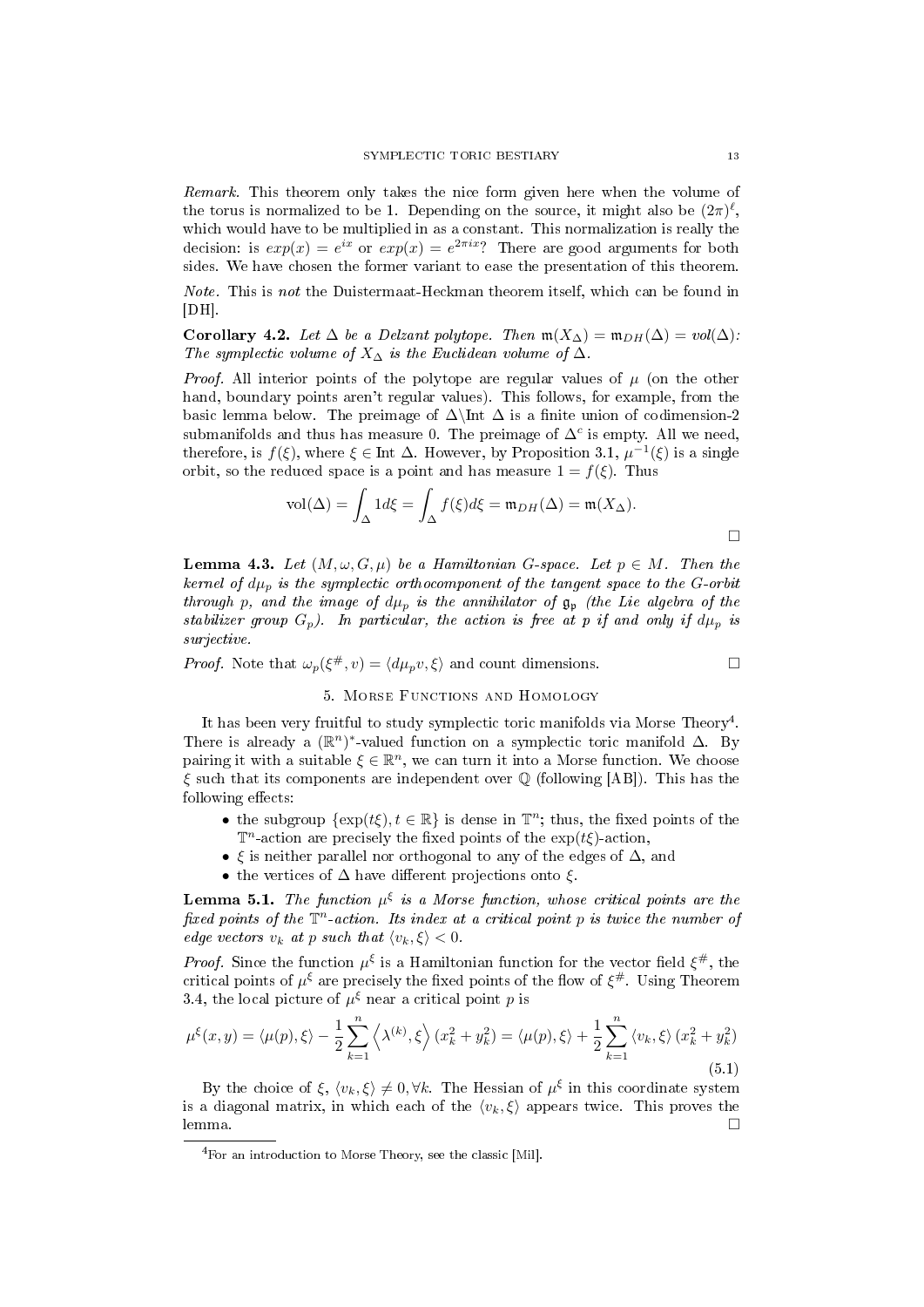Theorem 5.2 (Morse Inequalities, [Mil]). Let f be a Morse function on a compact manifold M. For  $n \in \mathbb{N}$ , let  $b_n(M) = dim H_n(M, \mathbb{Q})$  be the n-th Betti number of M and let  $C_n$  be the number of critical points of f with index n. Then the following inequalities hold:

$$
(a) b_n(M) \le C_n \tag{5.2}
$$

(b) 
$$
\sum_{n} (-1)^{n} b_{n}(M) = \sum_{n} (-1)^{n} C_{n}
$$
 (5.3)

Remark. These are Morse's original inequalities. The above can be strengthened to the statement:

M has the homotopy type of a CW complex with one cell of dimension n for each critical point of index n.

**Definition.** A Morse function such that the inequality $(5.2)$  becomes equality is called a perfect Morse function.

If all its indices are even, a Morse function is perfect, since all the signs in (5.3) are positive. Thus:

Theorem 5.3. Let  $X_{\Delta}$  be a symplectic toric manifold. Then  $H_k(M;\mathbb{Z})=0$  if k is odd, and  $H_{2k}(M;\mathbb{Z}) \approx \mathbb{Z}^{A_k}$ , where  $A_k$  is the number of vertices which have exactly k inward-pointing edge vectors  $v_i$  such that  $\langle v_i, \xi \rangle < 0$ .

Proof. The cellular chain complex of the CW complex associated with the Morse function  $\mu^\xi$  is

$$
0 \to \mathbb{Z}^{A_n} \to 0 \to \mathbb{Z}^{A_{n-1}} \to \ldots \to 0 \to \mathbb{Z}^{A_0} \to 0.
$$

This CW complex is homotopy equivalent to  $M$ , so their homology is the same.  $\Box$ 

Note that the homology groups of a symplectic toric manifold are all torsionfree; therefore,  $H_k(M;\mathbb{Z}) = H^{n-k}(M;\mathbb{Z}) = H_{n-k}(M;\mathbb{Z}) = H^k(M;\mathbb{Z})$  by Poincaré duality. Theorem 5.3 says that  $H_1(M, \mathbb{Z}) = 0$ . In fact:

Proposition 5.4. Symplectic toric manifolds are simply connected.

Proof. The CW complex has a single 0-cell and no 1-cells. Moreover, the map  $\pi_1(X^1,x_0)\stackrel{i_*}{\to} \pi_1(X,x_0)$  induced by inclusion is surjective for a CW complex  $X.$   $\Box$ 

The above is only the tip of the iceberg. Using the language of equivariant cohomology and localization, it is possible to compute the entire cohomology ring of a symplectic toric manifold by the fixed point data given by the vertices  $([KW])$ . There are some quite explicit formulas for the cohomology ring of a reduced space  $(TW)$ .

### 6. Symplectic Blow-ups

Symplectic **blow-up** is a special case of symplectic cutting. It is a local operation that has a very explicit effect on the Delzant polytope.

First, we will perform the construction in  $\mathbb{C}^n$  (walking in the steps of [Guil]; [McD-Sa] has a rigorous treatment). The 2n-manifold  $X = \{(p, v)|v \in p\} \subseteq$  $\mathbb{CP}^{n-1}\times\mathbb{C}^n$  is the blow-up of  $\mathbb{C}^n$  at the origin. There is an embedding  $\imath:\mathbb{CP}^{n-1}\to$  $X, p \mapsto (p, 0)$  and a projection  $\beta: X \to \mathbb{C}^n$ ,  $(p, v) \mapsto v$ , which is bijective off the image of  $\imath$  and collapses the image of  $\imath$  to 0. Furthermore, the maps  $\imath$  and  $\beta$  are  $U(n)$ -equivariant with respect to the natural action of  $U(n)$  on  $\mathbb{CP}^{n-1}$ ,  $\mathbb{C}^n$  and  $X$ . Now consider the standard symplectic form  $\omega_0$  on  $\mathbb{C}^n$ .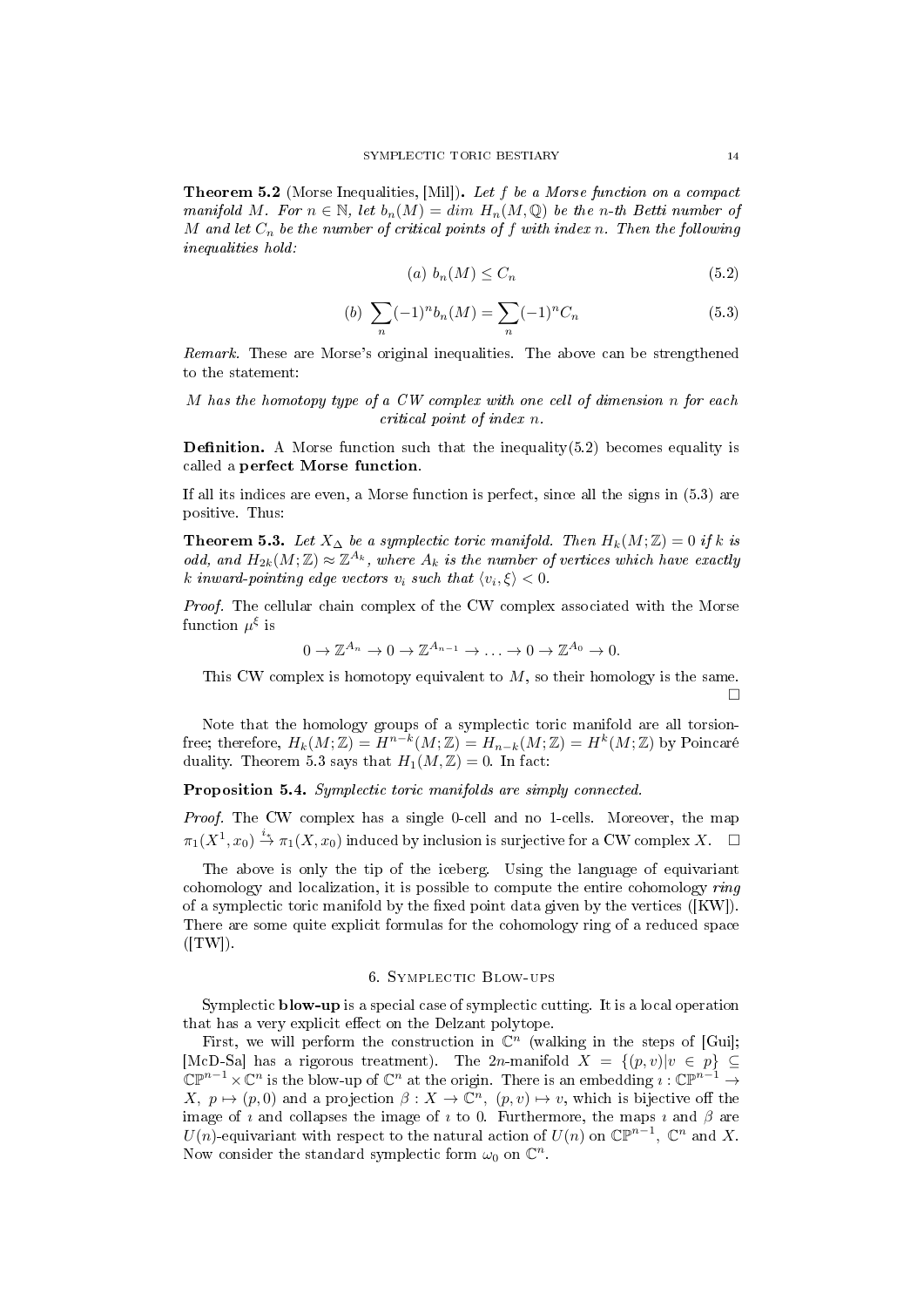**Definition.** An *ε*-blow-up of  $\mathbb{C}^n$  at the origin is a pair  $(X, \omega)$ , where  $\omega$  is a  $U(n)$ invariant symplectic form on X such that  $\omega - \beta^* \omega_0$  has compact support and  $i^* \omega =$  $\epsilon\omega_{FS}$ 

**Lemma 6.1.** (Gui) and  $(GS,3)$ ) Given  $\delta > 0$ , there exists an  $\varepsilon > 0$  and an  $\varepsilon$ -blowup of  $\mathbb{C}^n$  such that  $\omega = \beta^* \omega_0$  on the set  $|z| \ge \delta$ .

Thus, blow-ups are actually possible! In a general symplectic manifold  $(M, \omega)$ , we can perform the blow-up at any point via a Darboux chart (we can choose  $\epsilon$ small enough such that the support of  $\omega - \beta^* \omega_0$  is contained inside the chart). In the case of a Hamiltonian  $G$ -space, where  $G$  is a compact Lie group, we can apply the equivariant Darboux theorem. Remember that linear symplectomorphisms of  $\mathbb{C}^n$  preserve the complex inner product; therefore, G acts as a subgroup of  $U(n)$ and there is a Hamiltonian action of  $G$  on  $X$  (namely, the one induced by the Hamiltonian actions of G on  $\mathbb{C}^n$  and on  $\mathbb{CP}^{n-1}$ .

If M is a symplectic toric manifold, the  $\epsilon$  blow-up of M is another symplectic toric manifold:

**Proposition 6.2.** Let  $\Delta$  be a Delzant polytope, let  $X_{\Delta}$  be the corresponding symplectic toric manifold, and let  $p = \mu(q)$  be a vertex of  $\Delta$ . Denote by  $v_1, \ldots, v_n$ the primitive inward-pointing edge vectors at p. Then the moment polytope of the  $\varepsilon$ -blow-up of  $X_\Delta$  at q (for  $\varepsilon$  sufficiently small) is the polytope  $\Delta_{\varepsilon}$ , whose vertices are the same as those of  $\Delta$ , except that p has been replaced by the vertices  $p + \frac{\varepsilon}{2}v_i, i = 1,\ldots,n.$ 

*Proof.* It is sufficient to calculate the new vertices, i.e. the images of the fixed points of the the action on the blow-up space  $X_{\varepsilon}$  under the new moment map  $\mu_{\varepsilon}$ . Using the equivariant Darboux theorem, we are in the situation of  $\mathbb{T}^n$  acting on  $(\mathbb{C}^n, \omega_0)$  with moment map

$$
\mu|_U = p + \frac{1}{2} \sum_{k=1}^n v_k (x_k^2 + y_k^2) \tag{6.1}
$$

The only fixed point of this action is 0. It induces an action on  $X_{\varepsilon}$ , whose fixed points are the images of the eigenspaces in  $\mathbb{CP}^{n-1}$ , i.e. the coordinate planes  $\{x_k =$  $y_k = 0, k \neq j$  for all j. The symplectic form  $\varepsilon \omega_{FS}$  on  $\mathbb{CP}^{n-1}$  is induced by symplectic reduction with regard to the  $S^1$ -action on  $\mathbb{C}^n$  at the zero level of the moment map

$$
\phi(z) = -\frac{1}{2} \left( \sum_{k} |z_k|^2 \right) + \frac{\varepsilon}{2}
$$

Fix j, and denote by  $\pi : \phi^{-1}(0) \to \mathbb{CP}^{n-1}$  the projection onto  $\mathbb{CP}^{n-1}$ . The vector  $\overline{\epsilon}e_j \in \phi^{-1}(0)$  lies in the plane  $\{x_k = y_k = 0, k \neq j\}$ , and thus  $\pi(\sqrt{\varepsilon}e_j)$  is the j-th fixed point. Moreover,  $\mu_{\epsilon}(\pi(\sqrt{\varepsilon}e_j)) = \mu(\sqrt{\varepsilon}e_j) = p + \frac{\varepsilon}{2}$  $v_j$  .  $\Box$ 

A generalization of the above, symplectic cutting cuts the polytope along a (rational) hyperplane  $(i^*)^{-1}(\varepsilon)$  (the details of the construction are in [Ler]). If the hyperplane is chosen such that the halves resulting from the cut - namely  $\Delta_{\geq \varepsilon} := \Delta \cap \{x | i^*(x) \geq \varepsilon\}$  and  $\Delta_{\leq \varepsilon} := \Delta \cap \{x | i^*(x) \leq \varepsilon\}$  are still Delzant, the preimages of the cut polytopes are symplectic toric manifolds, by Delzant's theorem. On the other hand, there is an intrinsic operation on the manifold - the symplectic cutting - that closes off the preimage of either half and turns it into a compact connected symplectic manifold with a torus action and moment polytopes  $\Delta_{\geq \epsilon}$ and  $\Delta_{\leq \varepsilon}$ , respectively. Moreover, there is an equivariant symplectomorphism from  $\mu^{-1}(\Delta_{>\varepsilon})$  into the preimage of the same set in the cut space, and the same for the other half.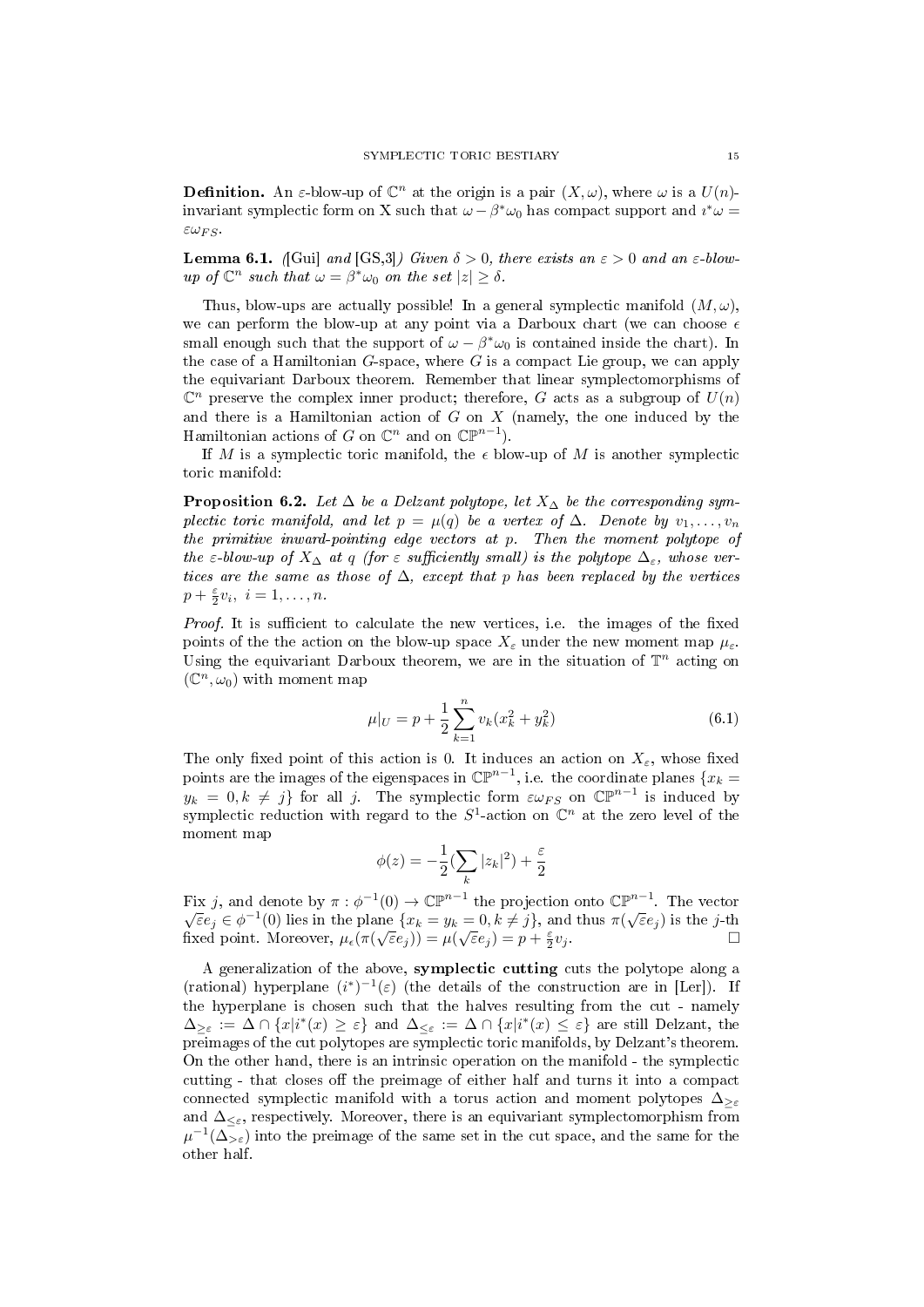Among other things, one relevant application of symplectic cutting is the following: consider a face  $F \subset \Delta$ . By Theorem 3.2, its preimage  $M = \mu^{-1}(F)$  is a symplectic toric submanifold. How is it embedded into  $X_{\Delta}$ , what is its normal bundle? A priori, this answer may depend on all of  $\Delta$ , as the construction in Chapter 2 is global. But by symplectic cutting parallel to  $F$  and close to it, one can see that the normal bundle only depends on the edge vectors at the edges of  $F$ .

### 7. Symplectic Toric Four-Manifolds

Two-dimensional symplectic toric manifolds are trivial: all 1-dimensional Delzant polytopes are intervals, and thus all symplectic toric manifolds of dimension 2 are differently-sized copies of  $\mathbb{CP}^1 = S^2$ . We will present results which, in a certain sense, classify four-dimensional symplectic toric manifolds by classifying twodimensional Delzant polytopes.

**Definition.** A corner chopping on a Delzant polytope at a corner  $p$  is the polytope resulting from a symplectic blow-up at  $\mu^{-1}(p)$  . That is, p is replaced with  $p + \varepsilon v_i$ , where the  $v_i$  are the primitive inward-pointing edge vectors at p.

Theorem 7.1. Let  $\Delta$  be a Delzant polytope in  $\mathbb{R}^2$ . Then:

- if  $\Delta$  has three edges, then there is a unique  $\lambda > 0$  such that  $\Delta$  is  $AGL(2, \mathbb{Z})$ congruent to the simplex with vertices 0 and  $\lambda e_i$ ,  $i = 1, \ldots, n$ ,
- if  $\Delta$  has four edges, then there exist numbers  $a, b > 0$  and an integer  $n \geq 0$ such that  $\Delta$  is  $AGL(2, \mathbb{Z})$ -congruent to the polytope  $H_{a,b,n}$ , and
- if  $\Delta$  has  $k \geq 5$  edges, then there exist numbers  $a, b > 0$  such that  $\Delta$ is  $AGL(2, \mathbb{Z})$ -congruent to a Delzant polytope obtained from a Hirzebruch trapezoid  $H_{a,b,n}$  with  $n \in \mathbb{N}$  odd by a sequence of  $(k-4)$  corner choppings.

We have already proven the first to statements. For the more involved proof of the last one, see [KKP].

Corollary 7.2. Let  $(M^4, \omega)$  be a symplectic manifold endowed with an effective Hamiltonian action of  $\mathbb{T}^2$ . Then M is equivariantly symplectomorphic to

- ( $\mathbb{CP}^2$ ,  $\lambda \omega_{FS}$ ) for a unique  $\lambda \in \mathbb{R}^*$  if the action has three fixed points,
- the Hirzebruch surface  $X_{H_{a,b,k}}$  for certain numbers  $a, b > 0$  and an integer  $n \geq 0$  if the action has four fixed points, or
- a (k-4)-fold blow-up of a Hirzebruch surface  $X_{H_{a,b,n}}$  for  $a, b > 0$  and  $n \in \mathbb{N}$ odd if the action has  $k \geq 5$  fixed points.

By Theorem 3.2, the inverse image of an edge  $e \subset \Delta$  is a sphere  $\mathbb{CP}^1 \subset X_\Delta$ , whose area is equal to the affine length of e. How does it lie in  $X_\Delta$ ?

This property only depends on the edge vectors at the two vertices of  $E$ , by the remark on symplectic cutting in the previous section. Via the action of  $AGL(2, \mathbb{Z})$ , we can achieve that that the edge e has outward normal  $-e_1$ , and its clockwise and counterclockwise neighbors have outward normals  $-e_1 + ke_2$  and  $-e_2$ . Let  $(0, a)$ be the second vertex of  $\Delta$  that lies on the y-axis. Then:

**Proposition 7.3.**  $\mu^{-1}((-\infty, \epsilon) \times \mathbb{R} \cap \Delta)$  embeds equivariantly and symplectically into the subspace  $\phi^{-1}((-\infty, \epsilon) \times \mathbb{R} \cap \Box)$ , where  $\Box$  is the Hirzebruch trapezoid with vertices  $(0, 0), (0, a), (\epsilon, 0), (e, a+k\epsilon)$  and  $\phi$  is the moment map of the corresponding Hirzebruch surface.

*Proof.* Symplectic cutting.

**Corollary 7.4.** The normal bundle of each invariant sphere  $S = \mu^{-1}(e)$  in a fourdimensional symplectic toric manifold is uniquely determined by k, where k is the number assigned to the edge e as above.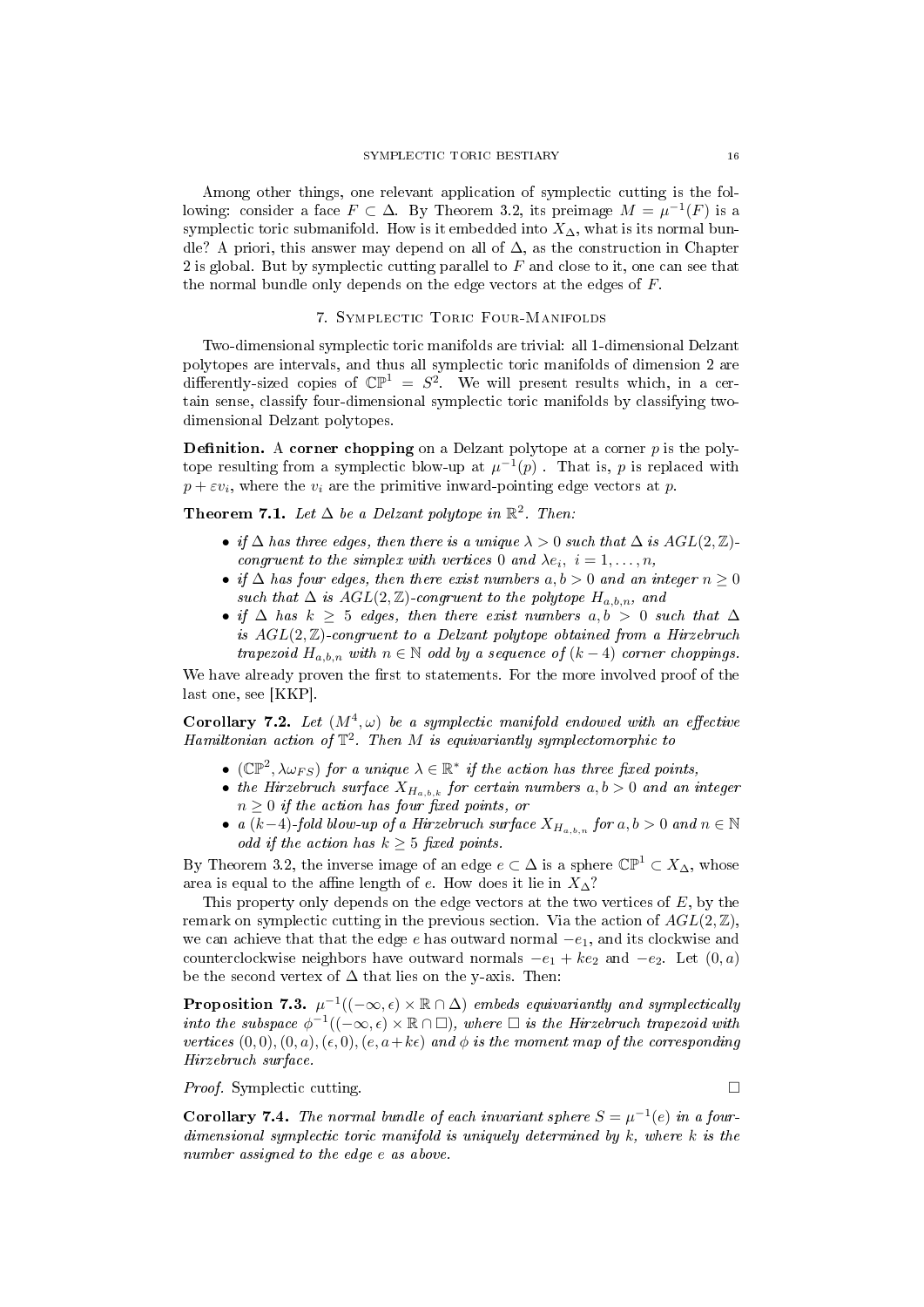We can give this number a more explicit meaning, as it classifies the normal bundle of S.

**Lemma 7.5.** ([KKP, Lemma 2.10 (2)]) The self-intersection number of S in  $X_{\Delta}$ . i.e. the Euler number of the normal bundle of S in  $X_{\Delta}$ , equals  $-k$ .

*Proof.* Consider the action of the circle  $\{0\} \times S^1 \subset \mathbb{T}^2$ ; its moment is  $\pi_2 \circ \mu$ , and let  $E = TX_{\Delta}|_s / TS$  be the normal bundle of S. We want to know  $c_1(E)$  or equivalently  $\langle c_1(E), S \rangle$  (the bundle has complex rank 1). On the tangent space to S, the circle acts by rotation at the height levels. To calculate  $\langle c_1(E), S \rangle$ , we only need the weights of the action on the normal space at the fixed points. We can (using the equivariant Darboux theorem) identify these normal spaces with the preimage of the non-vertical edges starting at the two vertices. Since

$$
\pi_2(e_1) = 0
$$
 and  $\pi_2(e_1 + ke_2) = k$ ,

we have that  $\int_S c_1(E) = 0 - k = -k$ .

Finally, we can apply the Morse theory studied in chapter 5:

**Proposition 7.6.** Let  $\Delta$  have d vertices. Then dim  $H_0(X_\Delta) = \dim H_4(X_\Delta) = 1$ and dim  $H_2(X_\Delta) = d - 2$ .  $H_2(X_\Delta)$  is generated by the preimages of the edges of ∆.

*Proof.* After choosing a suitable  $\xi \in \mathbb{R}^n$ , the Morse function  $\mu^{\xi}$  has a unique global maximum and minimum. All other vertices must be critical points of index two. For the last statement, use Morse theory as in [KKP].  $\Box$ 

### 8. MONOTONE POLYTOPES

Finally, we will look at a special type of symplectic toric manifolds and polytopes. This idea is presented thoroughly in [McD].

**Definition.** The first chern class  $c_1(M) \in H^2(M)$  of a symplectic manifold  $(M, \omega)$  is the first chern class of the the complex line bundle  $\bigwedge^n TM \stackrel{p}{\to} M$ , where TM becomes a complex vector bundle by choice of an almost complex structure J compatible<sup>5</sup> with  $\omega$  (this does not depend on the choice of J). By definition, the first chern class of a complex line bundle, or equivalently, a principal  $S^1$ -bundle  $E \to M$ , is  $\frac{1}{2\pi}[\beta]$ , where  $\beta \in \Omega^2(M)$  satisfies  $p^*\beta = d\alpha$  and  $\alpha$  is a connection form<sup>6</sup> on E.

A symplectic manifold  $(M, \omega)$  is called **monotone** if  $[\omega] = \lambda c_1(M)$ , where  $c_1(M)$ is the chern class of the manifold M (we can restrict ourselves to  $\lambda = 1$ ). A Delzant polytope  $\Delta$  is called **monotone** if it is the moment polytope of a monotone symplectic toric manifold. There is a direct geometric condition for monotonicity:

Proposition 8.1. (McD, Lemma 3.3), original proof in [EP, Proposition 1.8]) A Delzant polytope  $\Delta$  is monotone if and only if the following conditions are satisfied.

- $\Delta$  is an integral polytope in  $\mathbb{R}^n$  with a **unique** interior integral point  $u_0$ ,
- $\Delta$  satisfies the vertex-Fano condition: for each vertex  $p_i$ ,

$$
u_0 = p_j + \sum_i e_{ij},
$$
\n(8.1)

where the  $e_{ij}$  are the primitive integral vectors at  $p_j$  pointing along the edges.

<sup>&</sup>lt;sup>5</sup>An almost complex structure *J* is a smooth map  $TM \to TM$  respecting the fibers and linear on each fiber such that  $J^2 = -1$ . It is said to be compatible if  $\omega(u, Jv)$  is a Riemannian metric

on M. Compatible almost structures exist ([CdS,1]) and form a contractible set. <sup>6</sup>See the appendix of [Che] for details on this and the rest of this construction.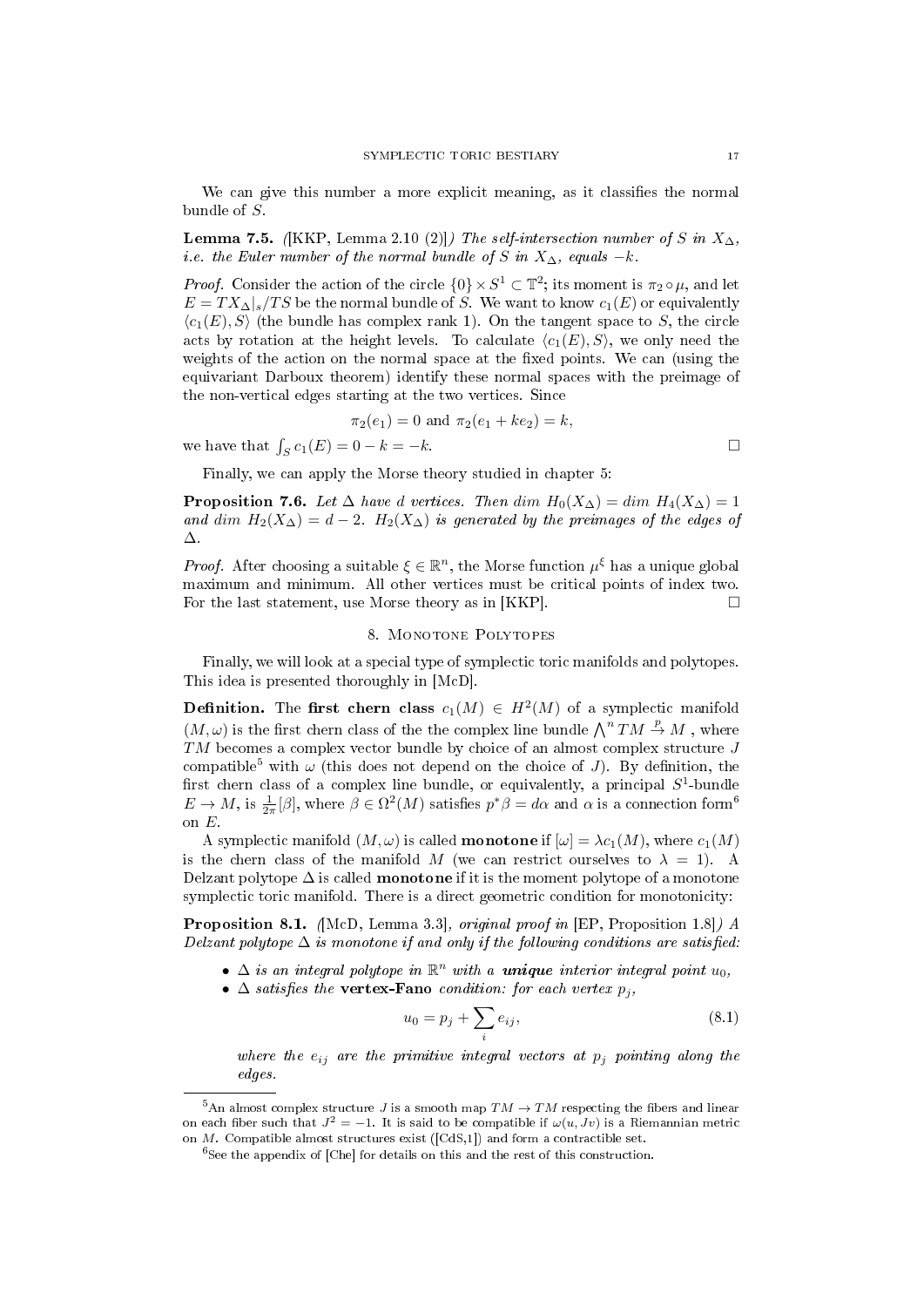

FIGURE 8.1. All the monotone 2-polytopes, up to integral affine transformations. The manifolds are:  $\mathbb{CP}^1 \times \mathbb{CP}^1$ (the square) and the *i*-fold monotone blow-up of  $\mathbb{CP}^2$ ,  $i = 0, 1, 2, 3$ . The dot marks the location of the point  $u_0$ .

Proof. We prove the converse, which was left out in [McD]. So suppose that the manifold  $(X_\Delta, \omega)$  is monotone, i.e.  $[\omega] = c_1(X_\Delta)$ . The affine length of an edge E is

$$
\ell_{\text{aff}}(E) = \int_{\mu^{-1}(E)} \omega = \int_{\mu^{-1}(E)} [\omega] = \int_{\mu^{-1}(E)} c_1(X_{\Delta}),
$$

which is well-defined since  $\mu^{-1}(E)$  is a closed manifold. In particular, as  $c_1$  is integral,  $\ell_{\text{aff}}(E)$  is integral and thus  $\Delta$  is an integral polytope, as E was arbitrary. We show that there is an interior point  $u_0$  that satisfies 8.1. As remarked in [McD], it follows automatically that  $u_0$  is unique.

Now let  $p = p_0$  be any vertex. Choose an edge E, whose vertices are  $p_0$  and  $p_1$ , and suppose (possibly re-numbering the vertices) that the the other edges at  $p_0$  with edge vectors  $e_{0i}$  end at the vertices  $p_i, 2 \leq i \leq n$ . Move  $\Delta$  by the action of  $AGL(n, \mathbb{Z})$  such that  $p_0$  is the origin and  $e_{0i} = e_i$ ,  $1 \leq i \leq n$ , where  $e_i$  denotes the *i*-th standard basis vector. Then  $p_1 = (a, 0, \ldots, 0)$  for some  $a \in \mathbb{N}$ . In this coordinate system and for the vertex  $p_0$ , 8.1 becomes  $u_0 = (1, \ldots, 1)$ . If we prove that evaluating 8.1 at  $p_1$  gives the same result, we are done (iterating this recipe for every vertex). Note that in this case,  $u_0$  must also lie in the interior of  $\Delta$ , which is the interior of the intersection of half-spaces associated to the facets of  $\Delta$  (and  $u_0$  will lie in each of those, by 8.1).

Consider the vertices  $p_0 = w_1, w_2, \ldots, w_n$  adjacent to  $p_1$ . As in [McD], the primitive integral edge vectors at  $p_1$  in the direction of those vertices are  $-e_1$  and

$$
e'_{1j}=(b_j,0,\ldots,0,1,0,\ldots,0),
$$

where the 1 appears in the j-th entry. Let  $S^1$  act on  $X_\Delta$  by the inclusion into the first factor of  $\mathbb{T}^n$ , whose moment map is  $\pi_1 \circ \phi$ . By the Bott residue formula,

$$
a = \int_{\mu^{-1}(E)} c_1(X_{\Delta}) = 1 - \sum b_j + 1.
$$

This implies that

$$
p_1 + \sum e'_{1j} = (a, 0, \dots, 0) - e_1 + \sum (b_j, 0, \dots, 0, 1, 0, \dots, 0) =
$$

$$
= (a - 1 + \sum b_j, 1, \dots, 1) = (1, \dots, 1).
$$